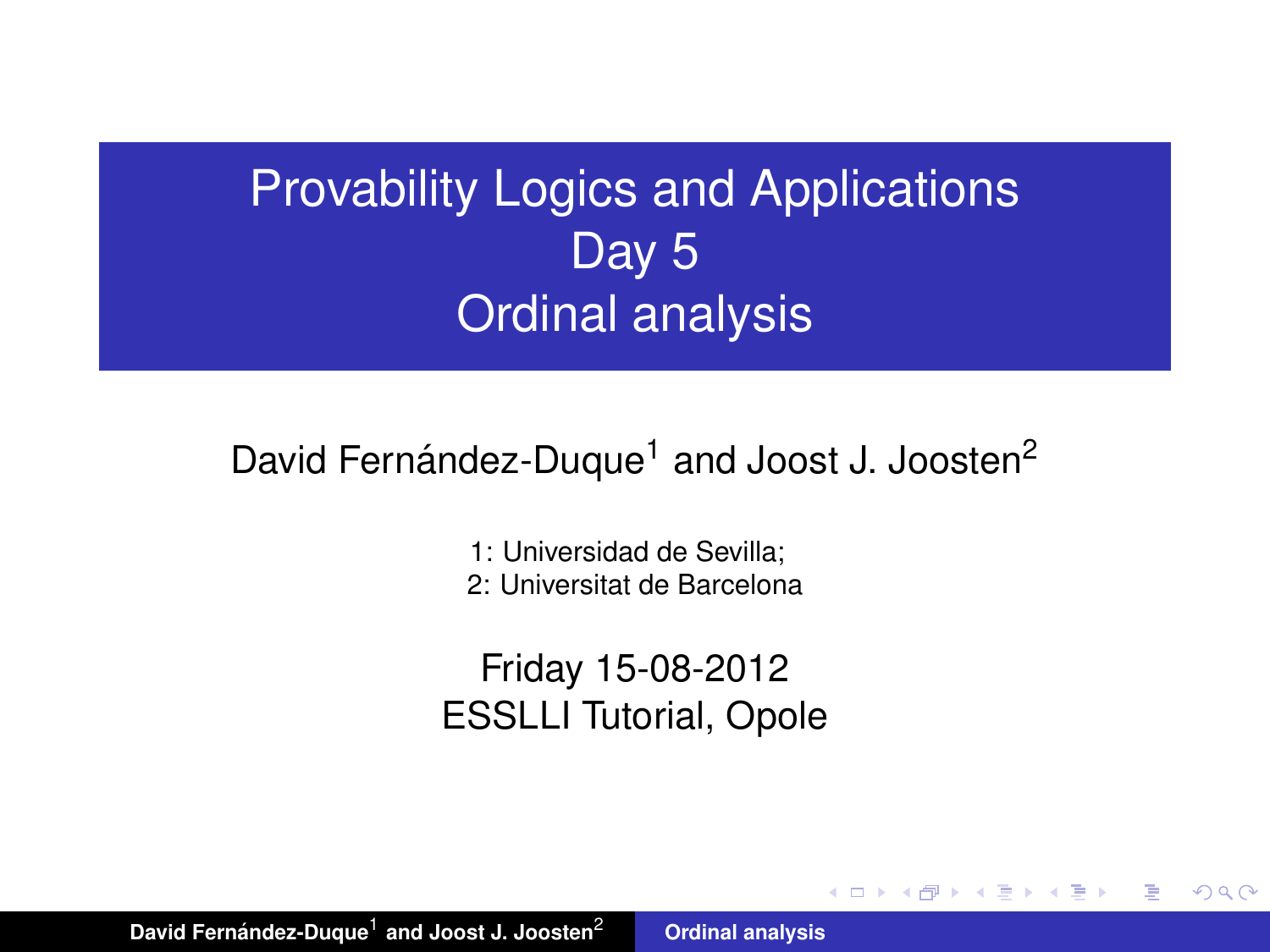#### Worms: Iterated consistency statements

 $\langle \xi_1 \rangle \langle \xi_2 \rangle \dots \langle \xi_n \rangle$ T

Worm : the class of all worms

Worm<sub>α</sub>: the class of all worms with entries at least  $\alpha$ 

 $w <_{\epsilon} v \Leftrightarrow$  GLP  $\vdash w \rightarrow \langle \xi \rangle v$ 

The relation  $\lt_{\epsilon}$  is a well-order on Worm<sub> $\epsilon$ </sub> (modulo equivalence).

K ロ ▶ K 御 ▶ K 重 ▶ K 重 ▶ 三重 → 約 Q @

It is still well-founded on Worm.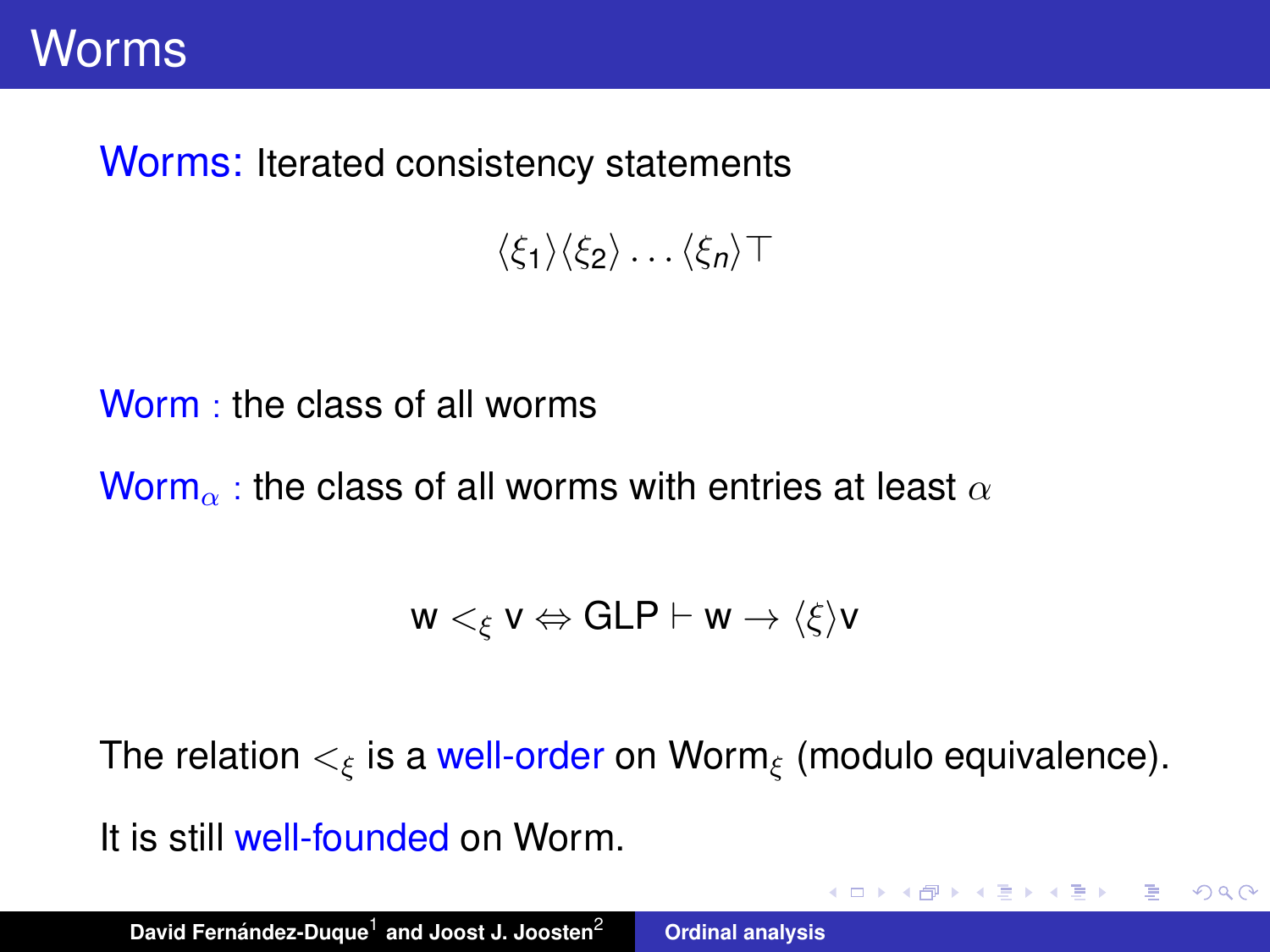**Definition** Given  $w \in W$ orm, we define

$$
ot_{<_0}(w) = sup\{ot_{<_0}(v) + 1 : v <_0 w\}
$$

K ロ ▶ K 御 ▶ K 唐 ▶ K 唐 ▶

重

 $2Q$ 

Note:  $\text{sup} \varnothing = 0$ .

Problem: How to compute ot $_{\leq_0}$ ?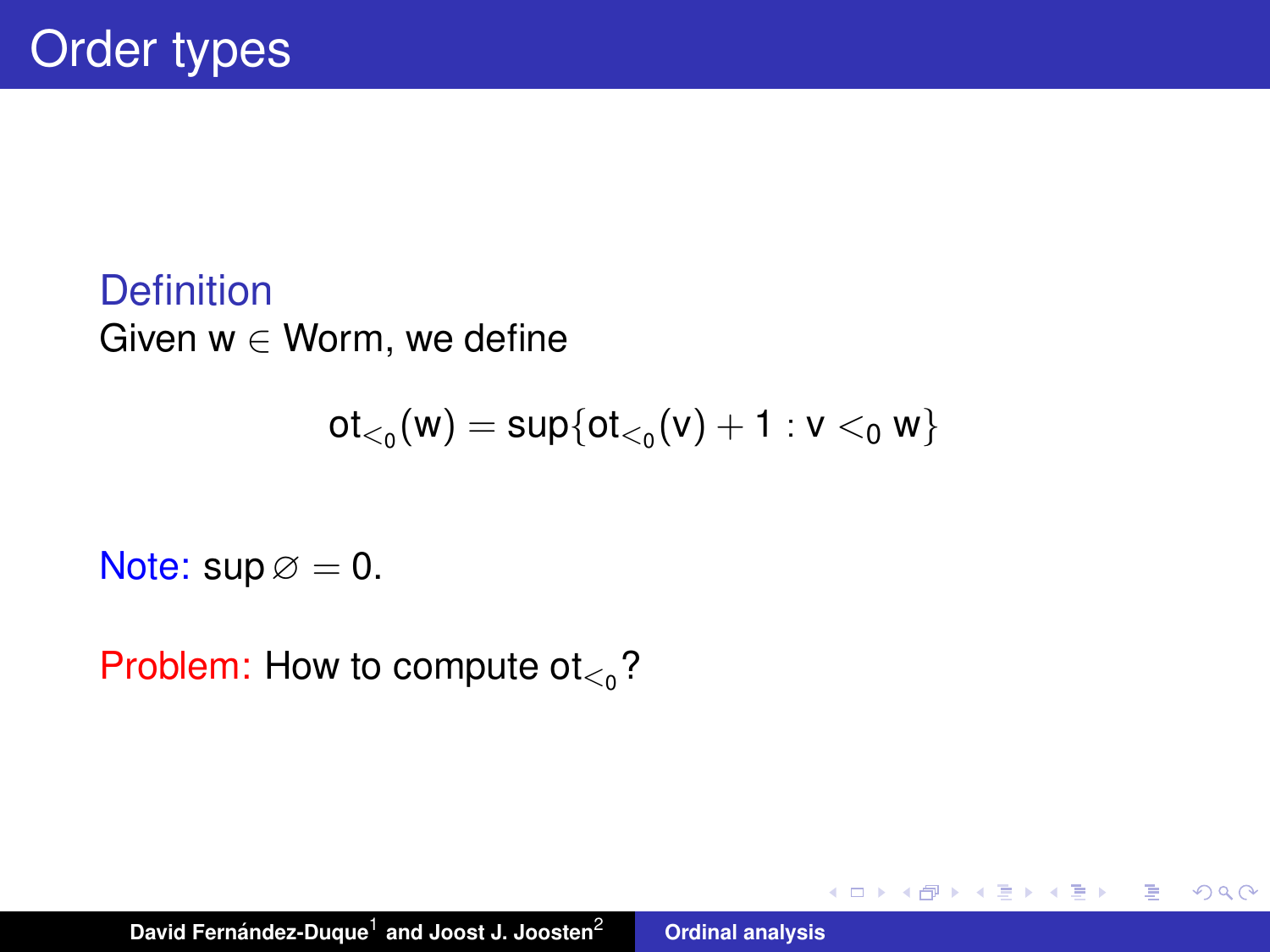If *w*, *v* are worms, define:

► W0V:  
\n
$$
(\langle a_1 \rangle ... \langle a_n \rangle \top) 0 (\langle b_1 \rangle ... \langle b_m \rangle \top)
$$
\n
$$
= \langle a_1 \rangle ... \langle a_n \rangle \langle 0 \rangle \langle b_1 \rangle ... \langle b_m \rangle \top
$$

イロメ イ団メ イヨメ イヨメー

 $E = \Omega Q$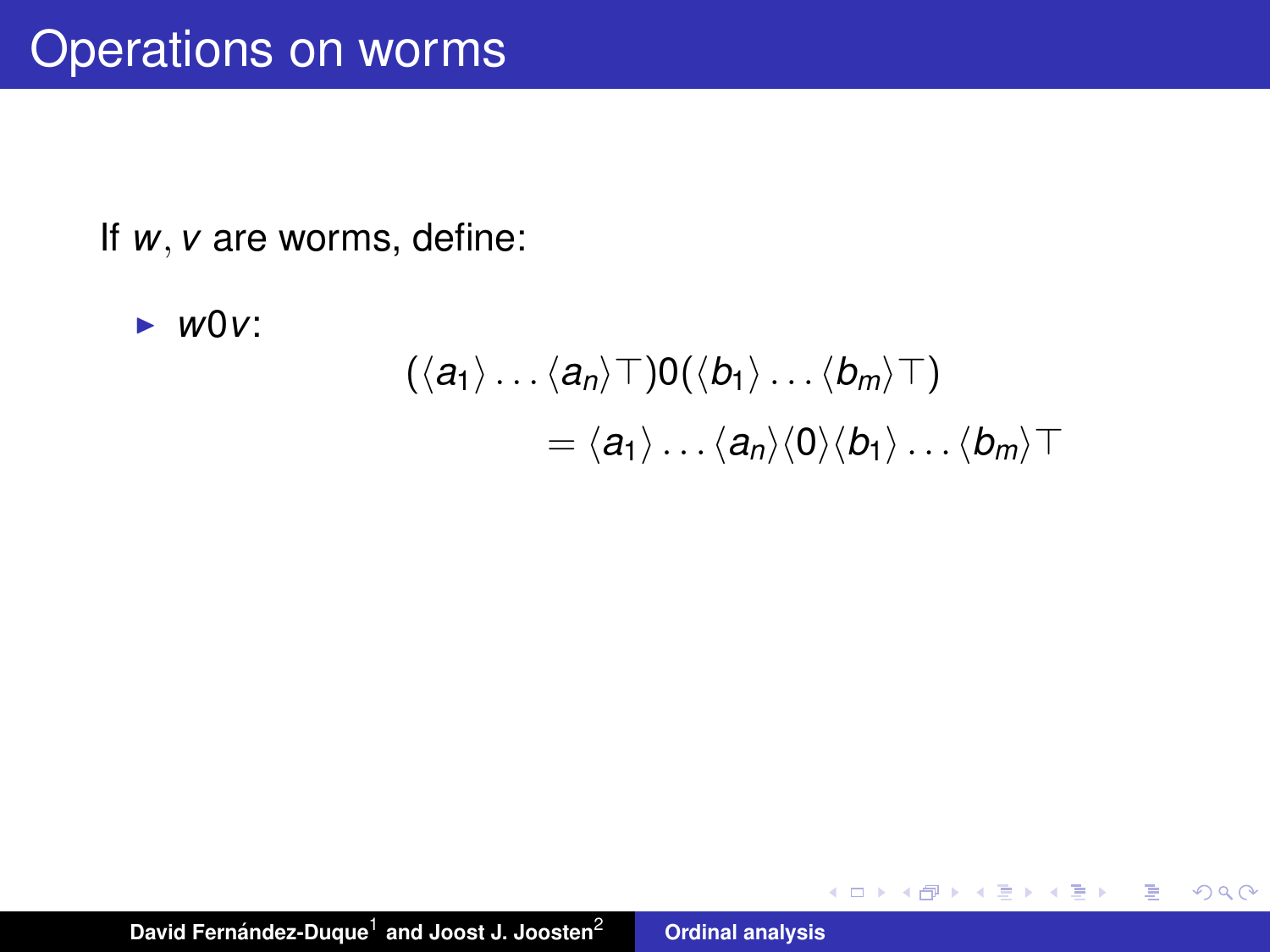If *w*, *v* are worms, define:

► *W0V*:  
\n
$$
(\langle a_1 \rangle ... \langle a_n \rangle \top) 0 (\langle b_1 \rangle ... \langle b_m \rangle \top)
$$
\n
$$
= \langle a_1 \rangle ... \langle a_n \rangle \langle 0 \rangle \langle b_1 \rangle ... \langle b_m \rangle \top
$$
\n> 1  $\uparrow$  W :

$$
1\uparrow \langle a_1\rangle \ldots \langle a_n\rangle \top = \langle 1+a_1\rangle \ldots \langle 1+a_n\rangle \top
$$

K ロ ▶ K 御 ▶ K 重 ▶ K 重 ▶ 三重 → 約 Q @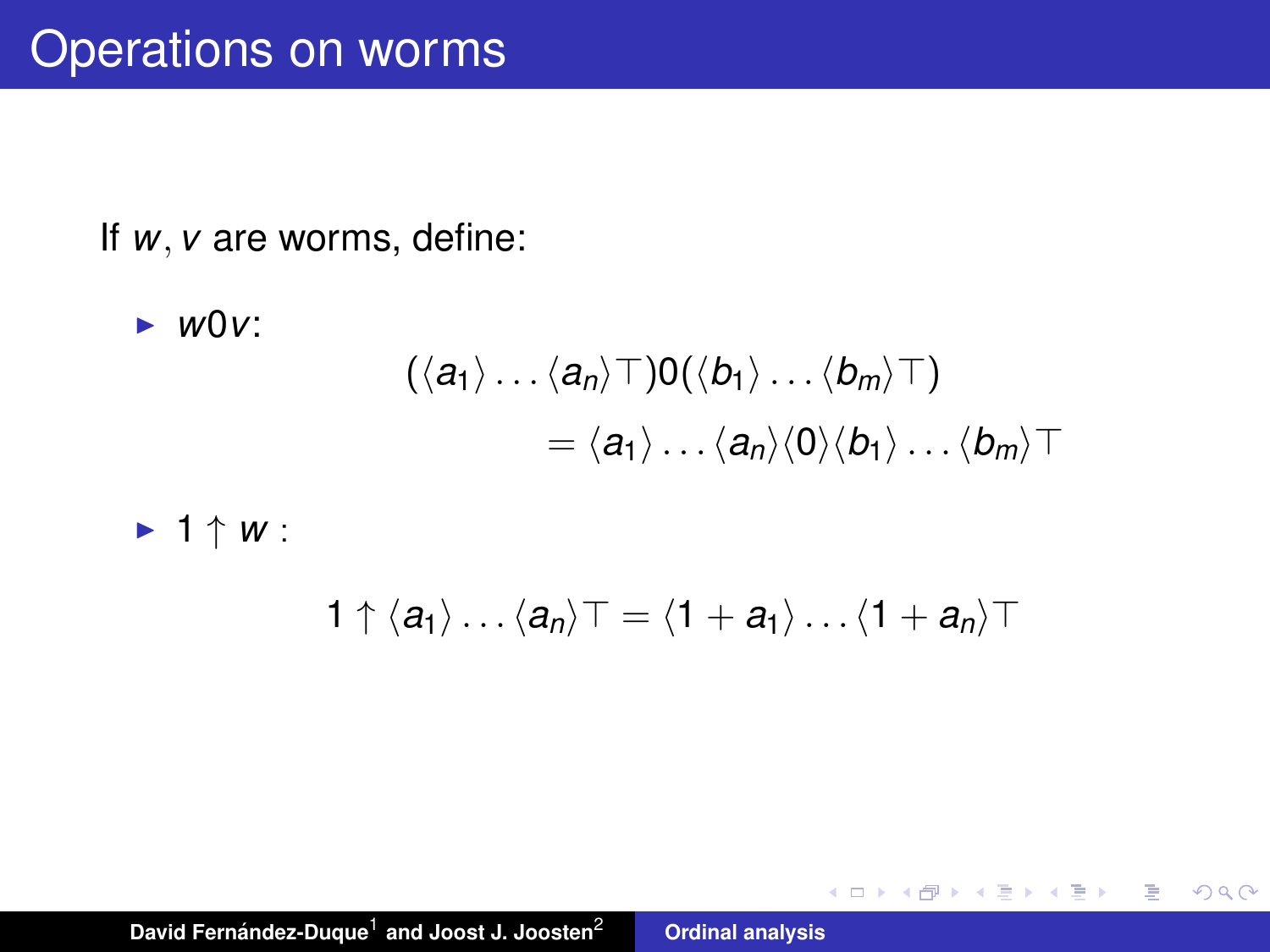If *w*, *v* are worms, define:

► *W0V*:  
\n
$$
(\langle a_1 \rangle \dots \langle a_n \rangle \top) 0 (\langle b_1 \rangle \dots \langle b_m \rangle \top)
$$
\n
$$
= \langle a_1 \rangle \dots \langle a_n \rangle \langle 0 \rangle \langle b_1 \rangle \dots \langle b_m \rangle \top
$$
\n>▶ 1 † *W*:  
\n
$$
1 \uparrow \langle a_1 \rangle \dots \langle a_n \rangle \top = \langle 1 + a_1 \rangle \dots \langle 1 + a_n \rangle \top
$$

K ロ ▶ K 御 ▶ K 重 ▶ K 重 ▶ 三重 → 約 Q @

Today: All worms have natural number entries.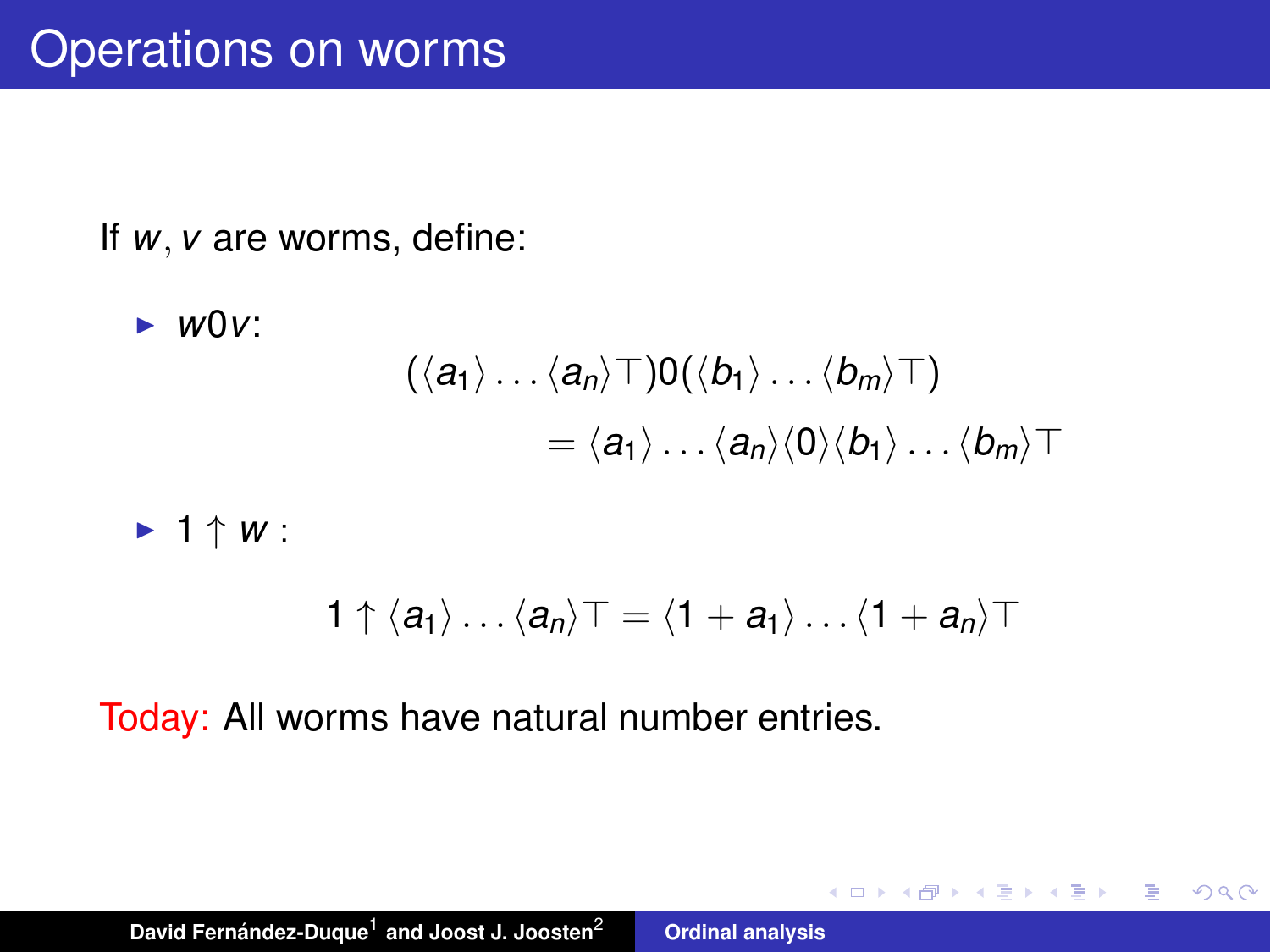If  $n > m$  and  $\phi, \psi$  are formulas then

 $GLP_{\omega} \vdash \langle n \rangle (\phi \wedge \langle m \rangle \psi) \leftrightarrow (\langle n \rangle \phi \wedge \langle m \rangle \psi).$ 

K ロ ▶ K 御 ▶ K 重 ▶ K 重 ▶ 三重 → 約 Q @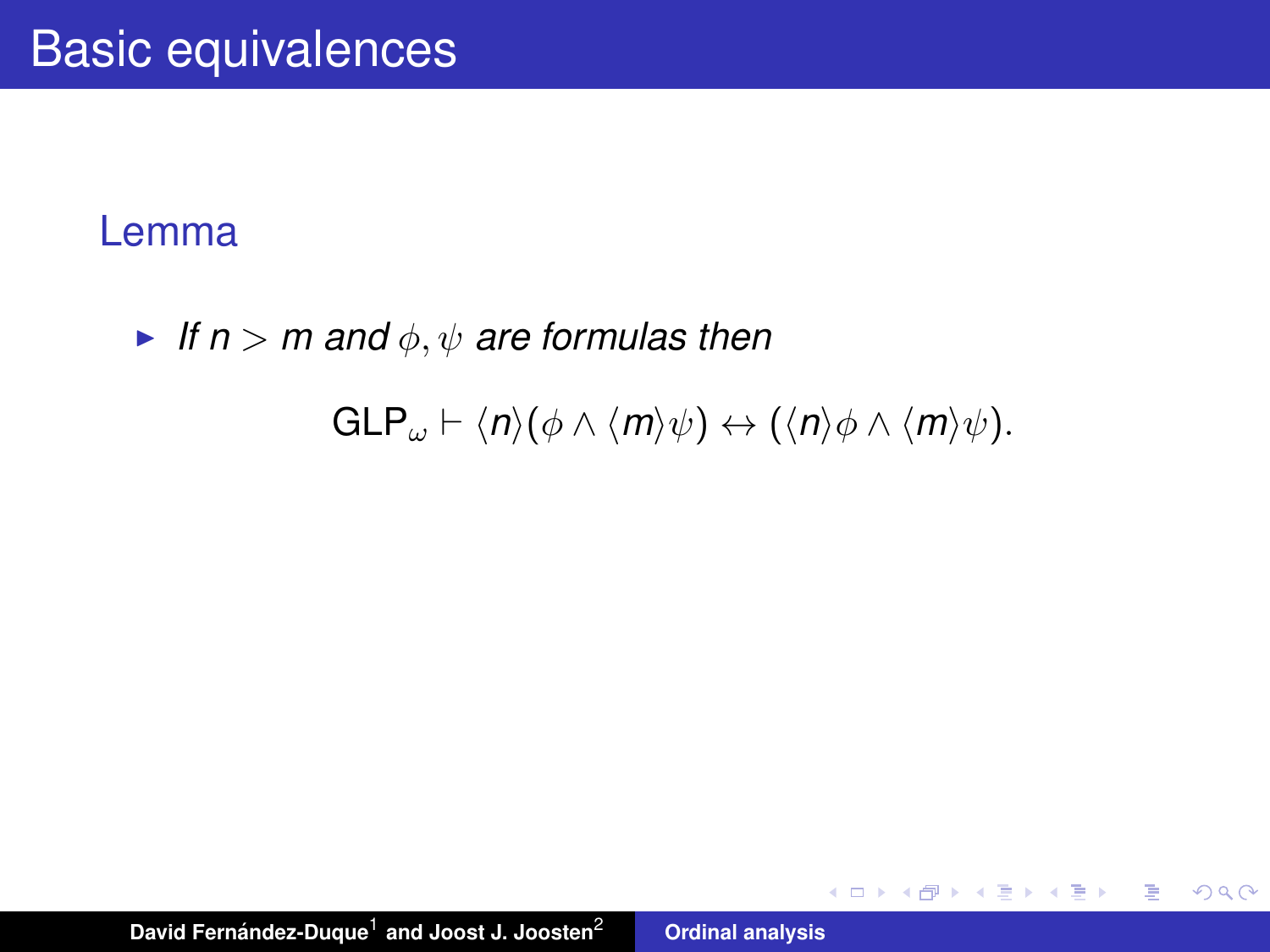If  $n > m$  and  $\phi, \psi$  are formulas then

 $GLP_{\omega} \vdash \langle n \rangle (\phi \wedge \langle m \rangle \psi) \leftrightarrow (\langle n \rangle \phi \wedge \langle m \rangle \psi).$ 

 $\blacktriangleright$  *If w*,  $v \in$  *Worm then* 

 $GLP_{\omega} \vdash (1 \uparrow w)0v \leftrightarrow (1 \uparrow w) \wedge 0v.$ 

K ロ ▶ K 御 ▶ K 重 ▶ K 重 ▶ 三重 → 約 Q @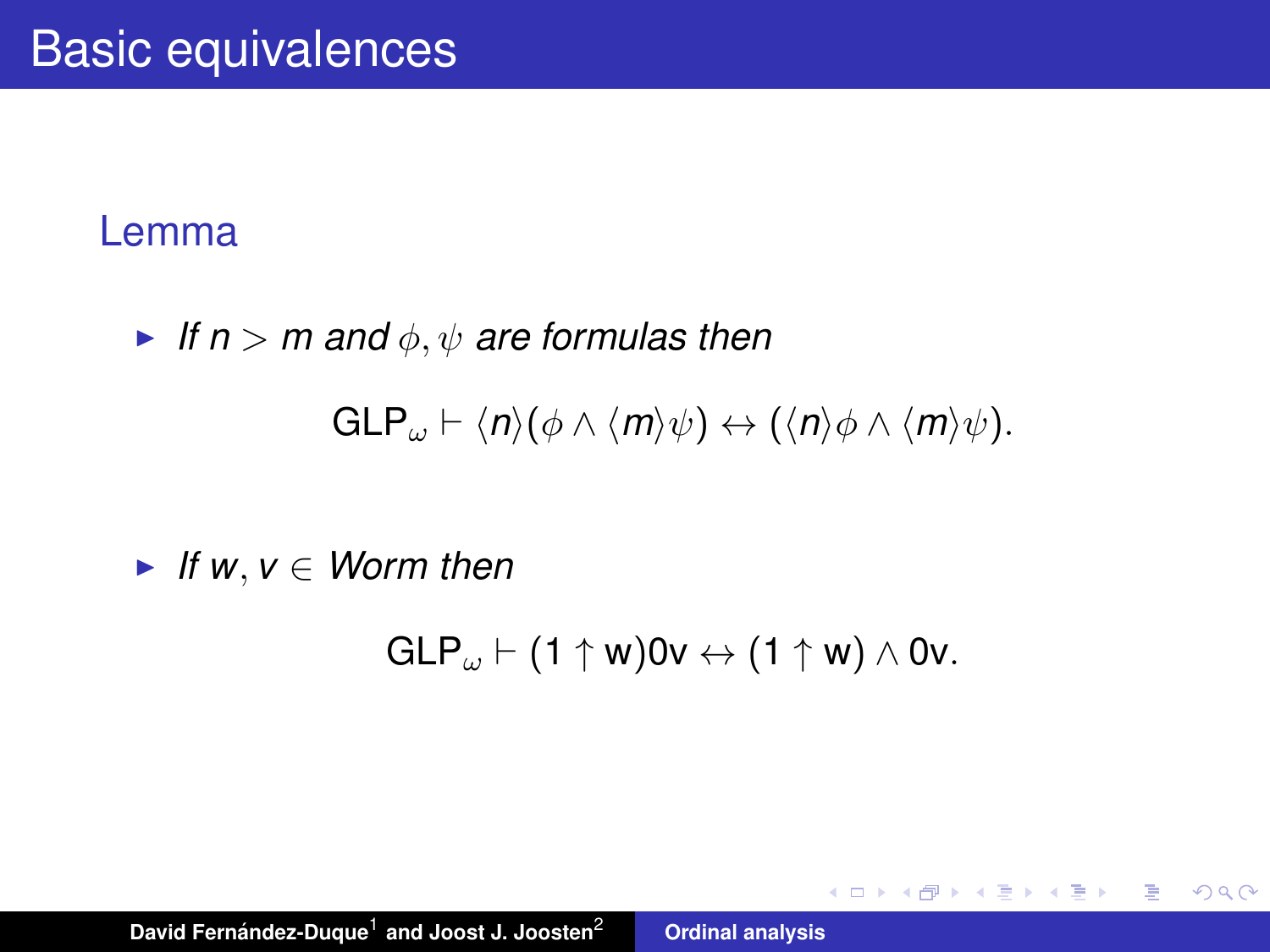If  $n > m$  and  $\phi, \psi$  are formulas then

 $GLP_{\omega} \vdash \langle n \rangle (\phi \wedge \langle m \rangle \psi) \leftrightarrow (\langle n \rangle \phi \wedge \langle m \rangle \psi).$ 

 $\blacktriangleright$  *If w*,  $v \in$  *Worm then* 

 $GLP_{\omega} \vdash (1 \uparrow w)0v \leftrightarrow (1 \uparrow w) \wedge 0v.$ 

K ロ ▶ K 御 ▶ K 重 ▶ K 重 ▶ 三重 → 約 Q @

If  $W \leq_0 V$  *then*  $1 \uparrow W \leq_1 1 \uparrow V$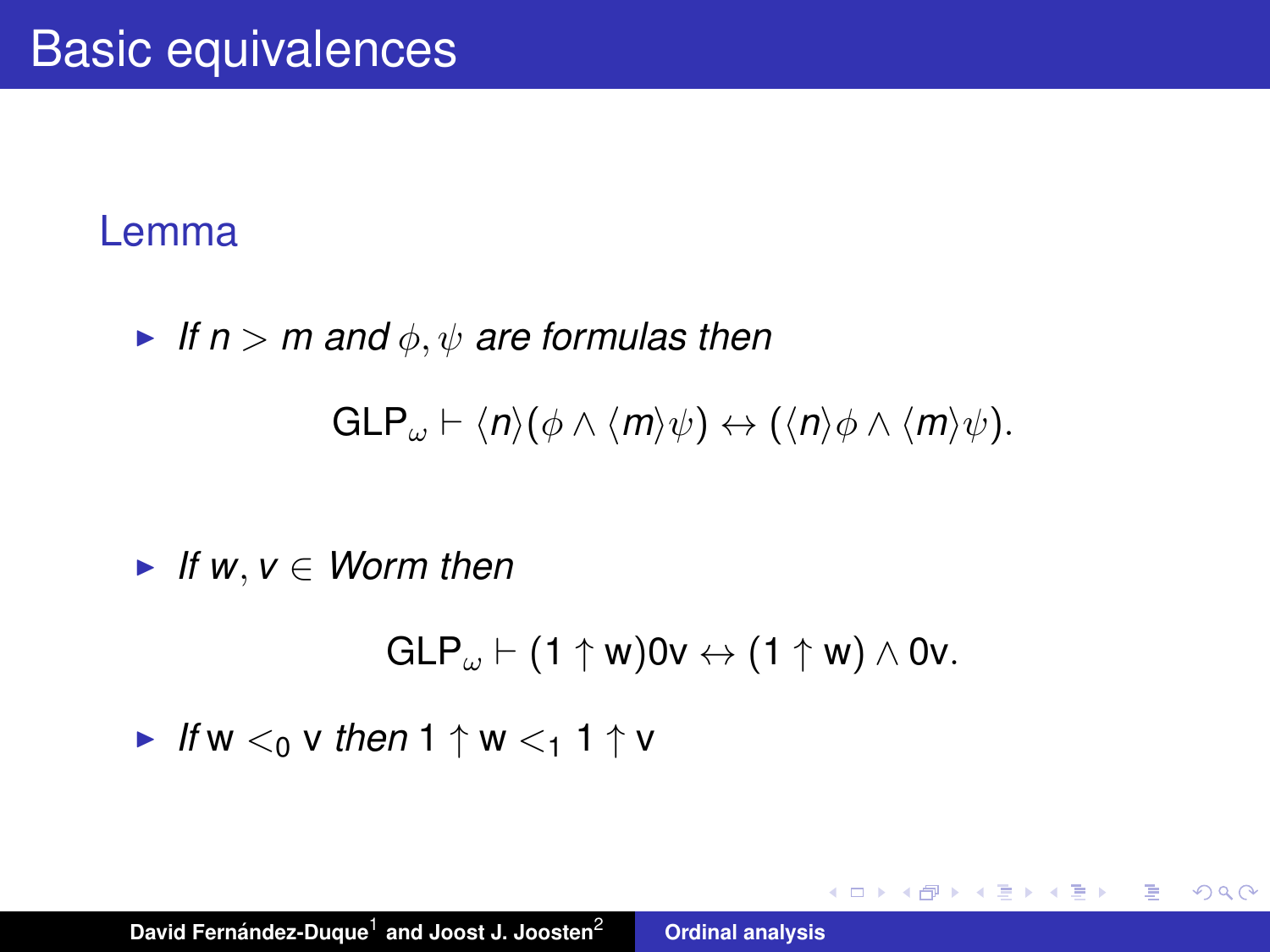Define  $\|w\|$  to be the sum of the length and maximum of *w*.

Lemma *Every worm w*  $\neq$  *T is equivalent to one of the form* (1  $\uparrow$  *w*<sub>1</sub>)0*w*<sub>0</sub> *with*  $\|w_i\| < \|w\|$ .

K ロ ▶ K 御 ▶ K 重 ▶ K 重 ▶ 三重 → 約 Q @

## Key: If  $v \neq \top$  then  $(1 \uparrow v) \equiv (1 \uparrow v)0 \top$  (Exercise)

Note:  $w \equiv v$  means that  $GLP_{\omega} \vdash w \leftrightarrow v$ .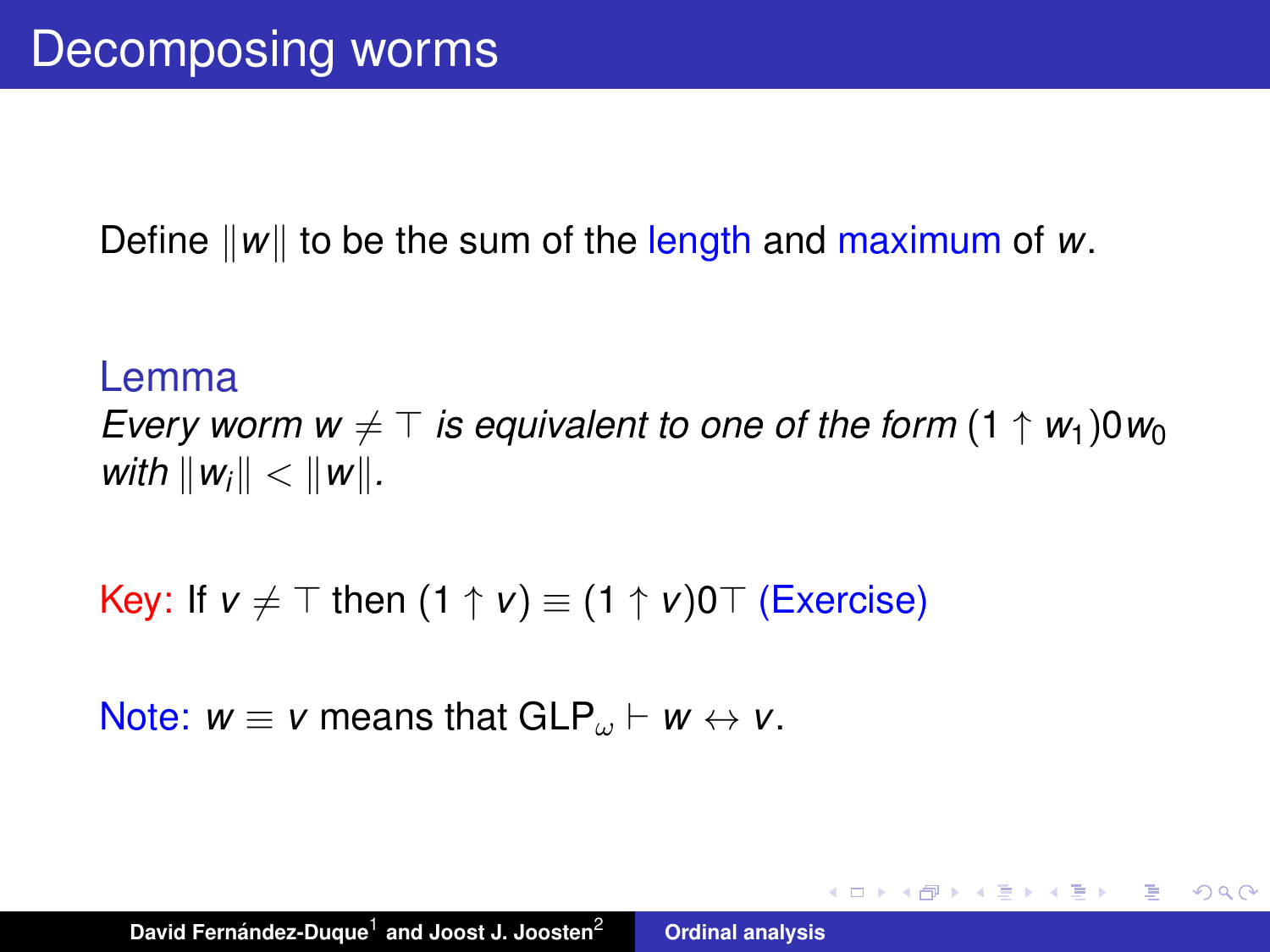Our strategy: define a map *o* recursively and then prove it coincides with the order-type.

(ロトス個) (運) (運)

 $299$ 

重

**Definition** 

$$
\blacktriangleright \ o(\top) = 0
$$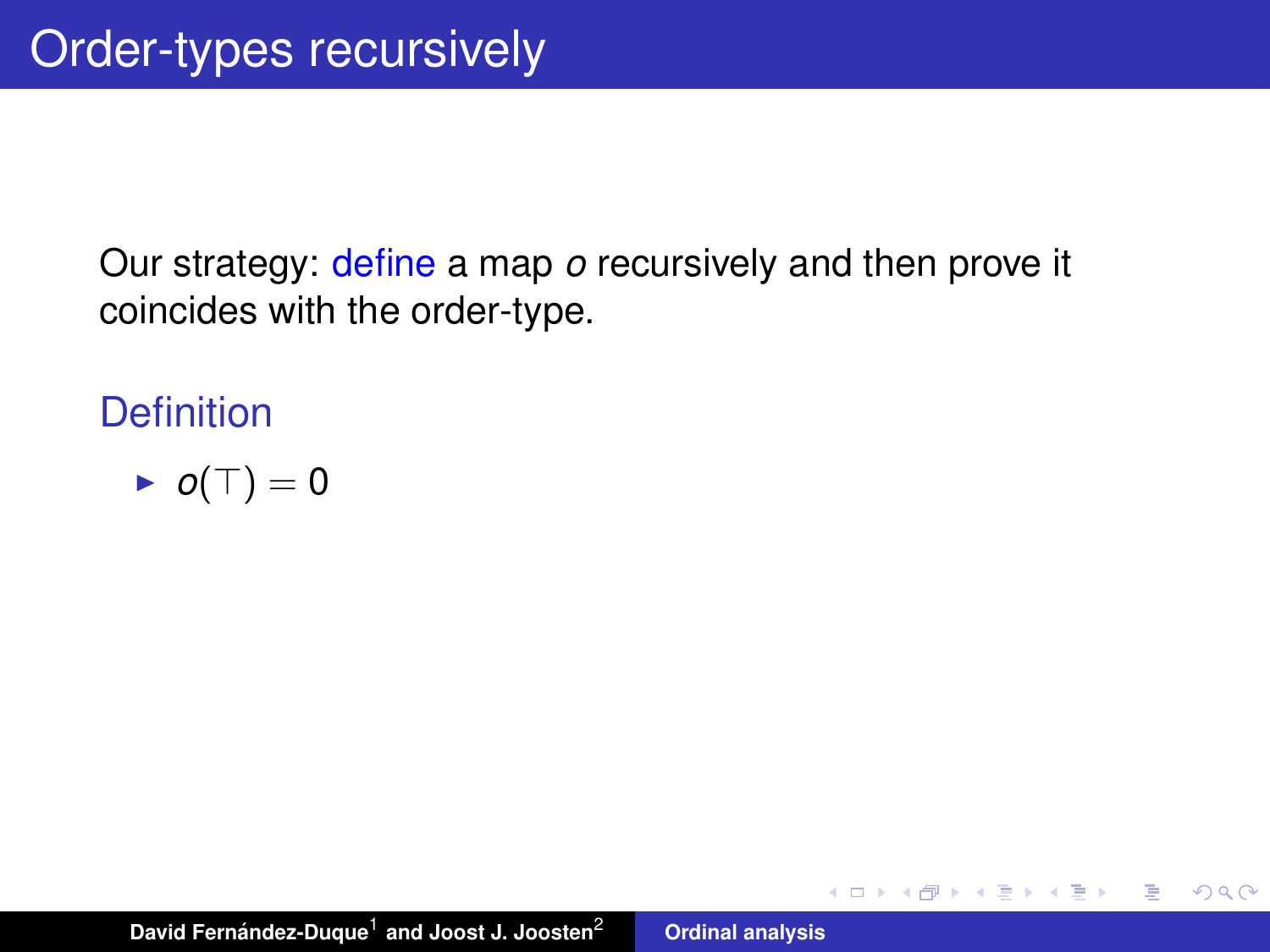Our strategy: define a map *o* recursively and then prove it coincides with the order-type.

## **Definition**

$$
\blacktriangleright \ o(\top) = 0
$$

$$
\blacktriangleright \ o((1 \uparrow w)0v) = o(v) + \omega^{o(w)}
$$

(ロトス個) (運) (運)

 $299$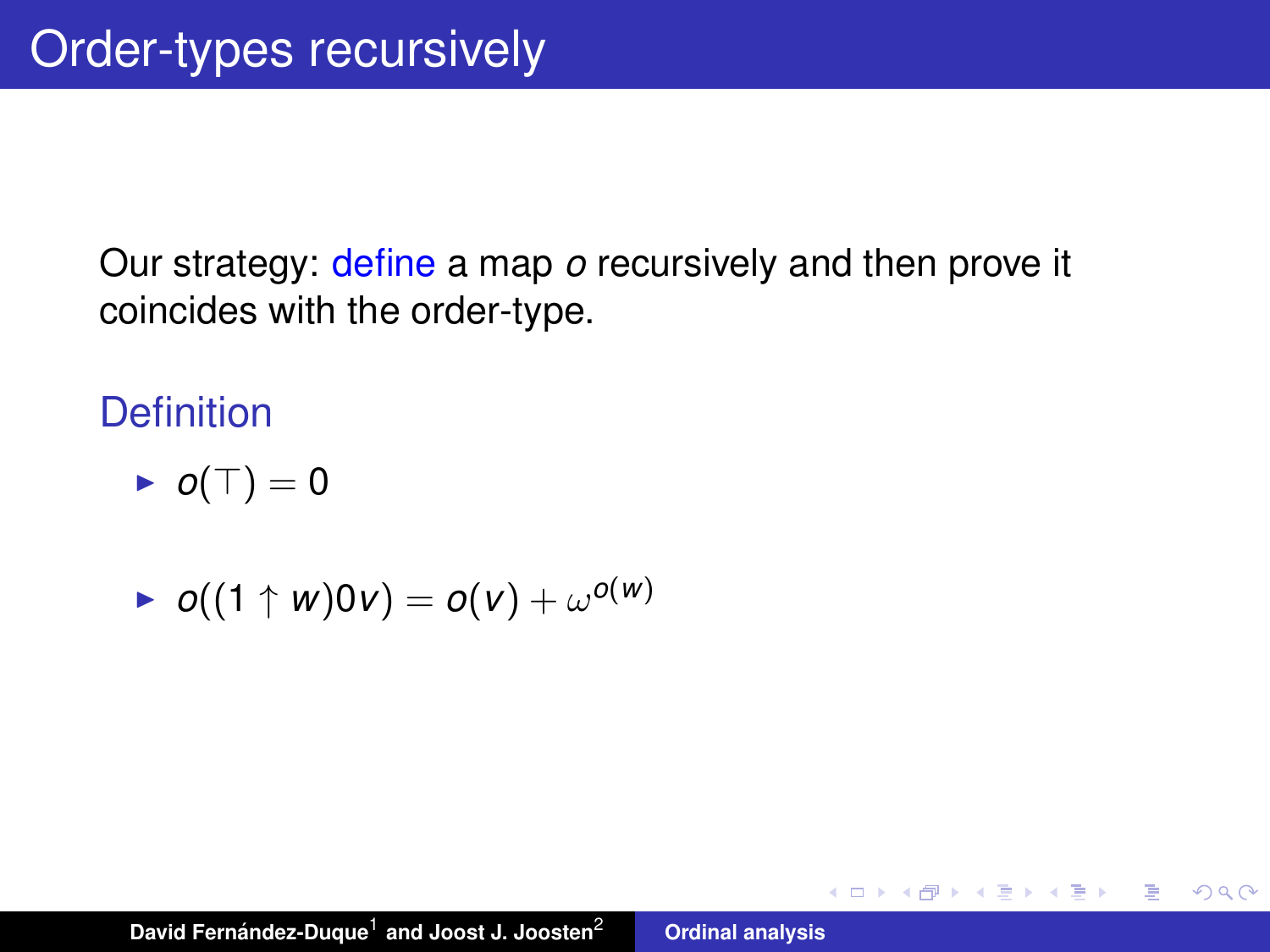#### Lemma

*Given worms w*, *v,*

- $\triangleright$  *o*(*w*)  $>$  *o*(*v*) *implies that w*  $>$ <sub>0</sub> *v*
- $\triangleright$  *o*(*w*) = *o*(*v*) *implies that w*  $\equiv$  *v*.

イロメ イ部メ イヨメ イヨメー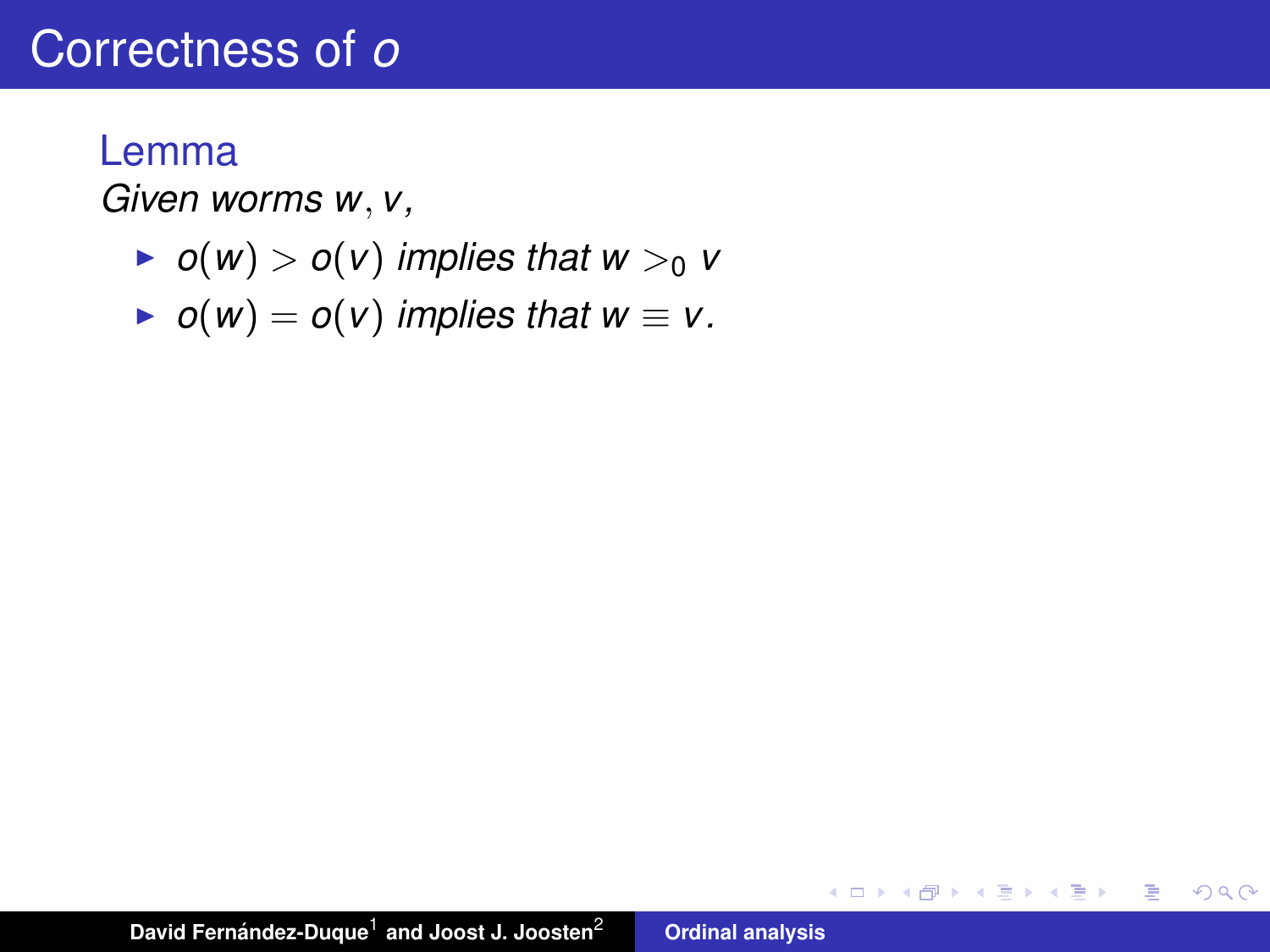#### Lemma

*Given worms w*, *v,*

- $\triangleright$  *o*(*w*)  $>$  *o*(*v*) *implies that w*  $>$ <sub>0</sub> *v*
- $\triangleright$  *o*(*w*) = *o*(*v*) *implies that w*  $\equiv$  *v*.

## Proof. Assume  $o(w) \ge o(v)$  and use induction on  $||w||$ .

イロメ イ部メ イヨメ イヨメー

重し  $2990$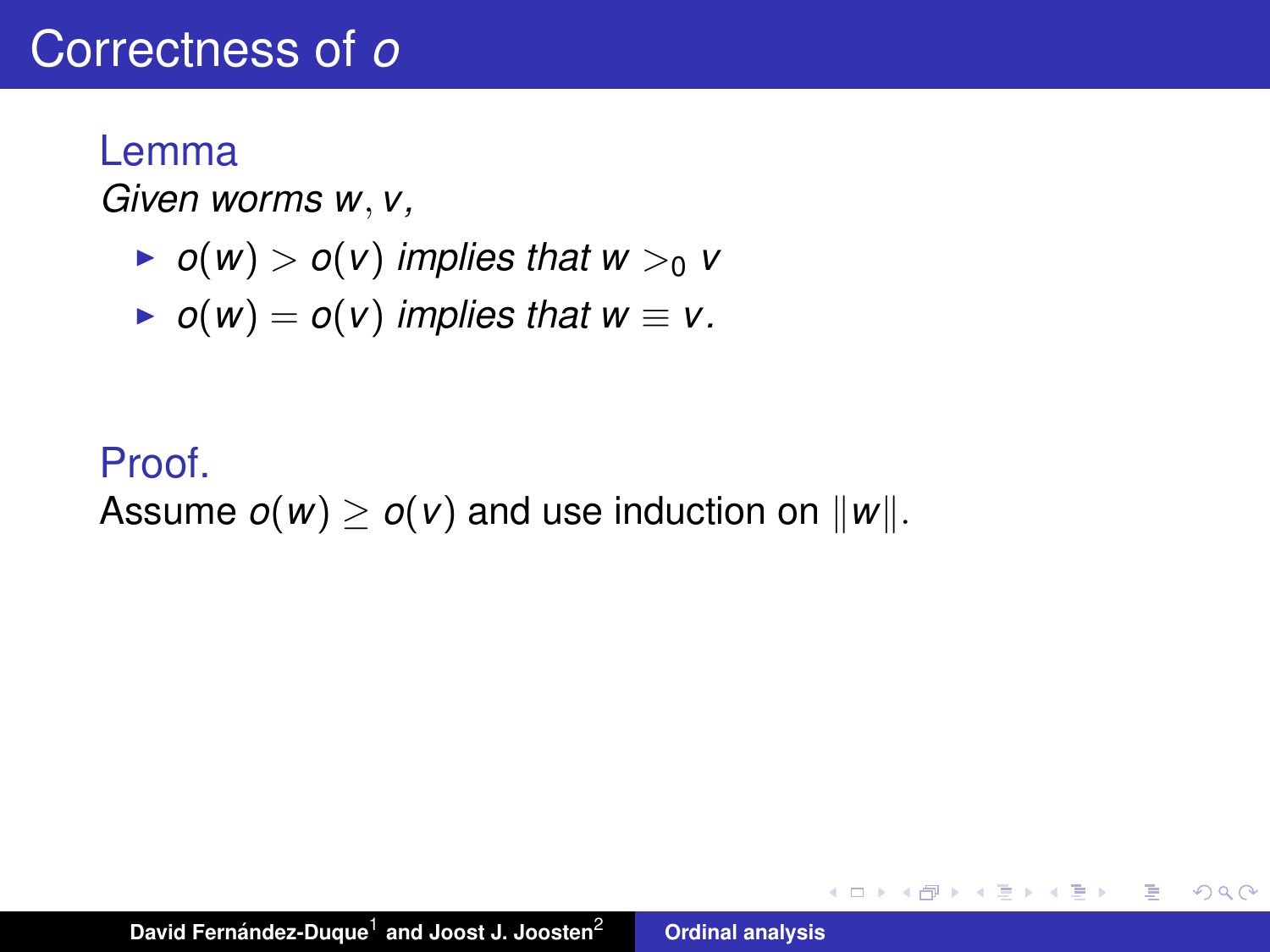#### Lemma

*Given worms w*, *v,*

- $\triangleright$  *o*(*w*)  $>$  *o*(*v*) *implies that w*  $>$ <sub>0</sub> *v*
- $\triangleright$  *o*(*w*) = *o*(*v*) *implies that w*  $\equiv$  *v*.

## Proof. Assume  $o(w) \ge o(v)$  and use induction on  $||w||$ .

$$
1. \ o(w) > o(v_0)
$$

イロメ イ部メ イヨメ イヨメー

重し  $2990$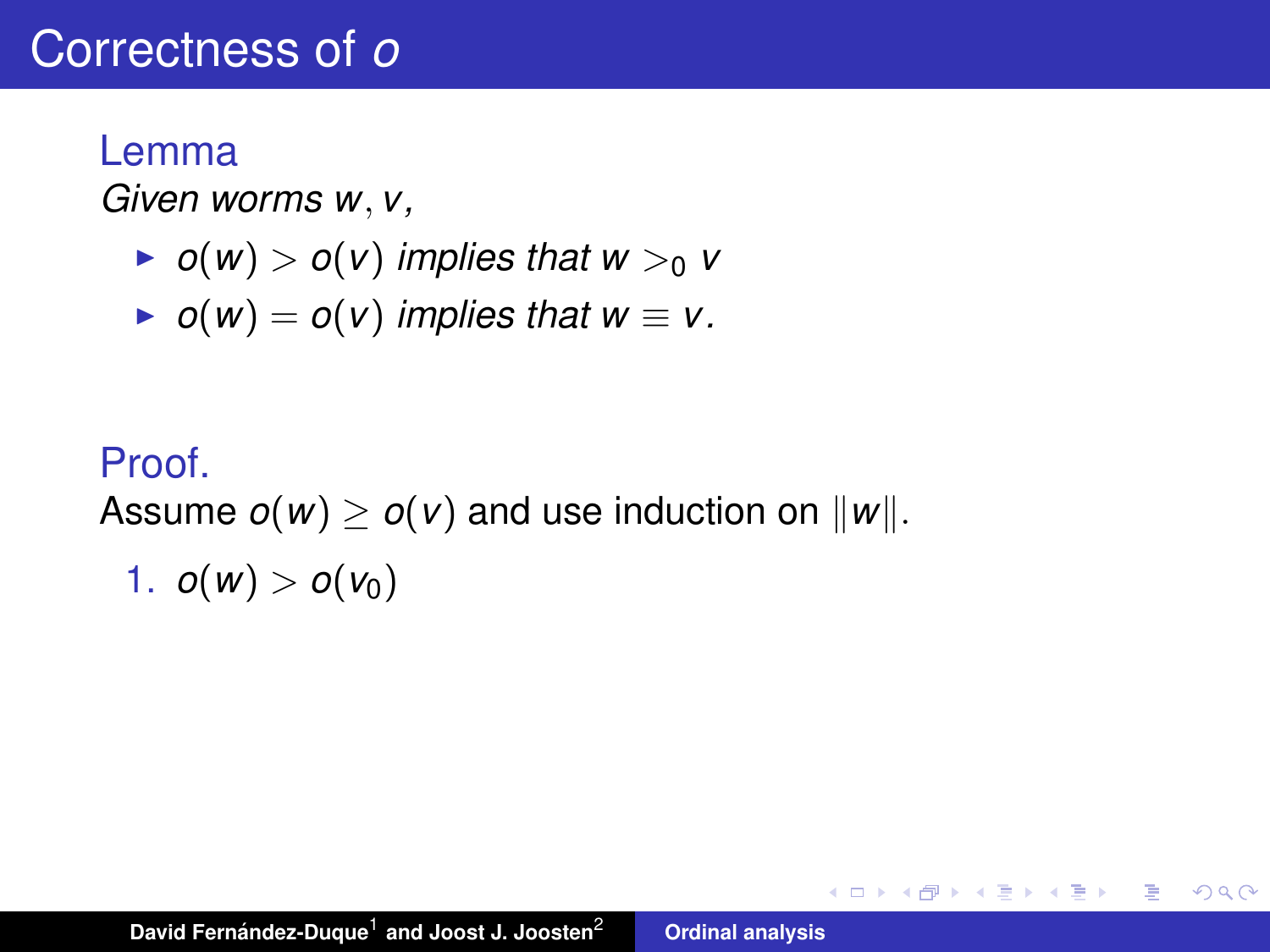#### Lemma

*Given worms w*, *v,*

- $\triangleright$  *o*(*w*)  $>$  *o*(*v*) *implies that w*  $>$ <sub>0</sub> *v*
- $\triangleright$  *o*(*w*) = *o*(*v*) *implies that w*  $\equiv$  *v*.

## Proof. Assume  $o(w) \ge o(v)$  and use induction on  $||w||$ .

1.  $o(w) > o(v_0)$ 2. If  $o(w) = o(v)$  then  $o(w_1) = o(v_1)$ 

K ロ ▶ K 御 ▶ K 重 ▶ K 重 ▶ 三重 → 約 Q @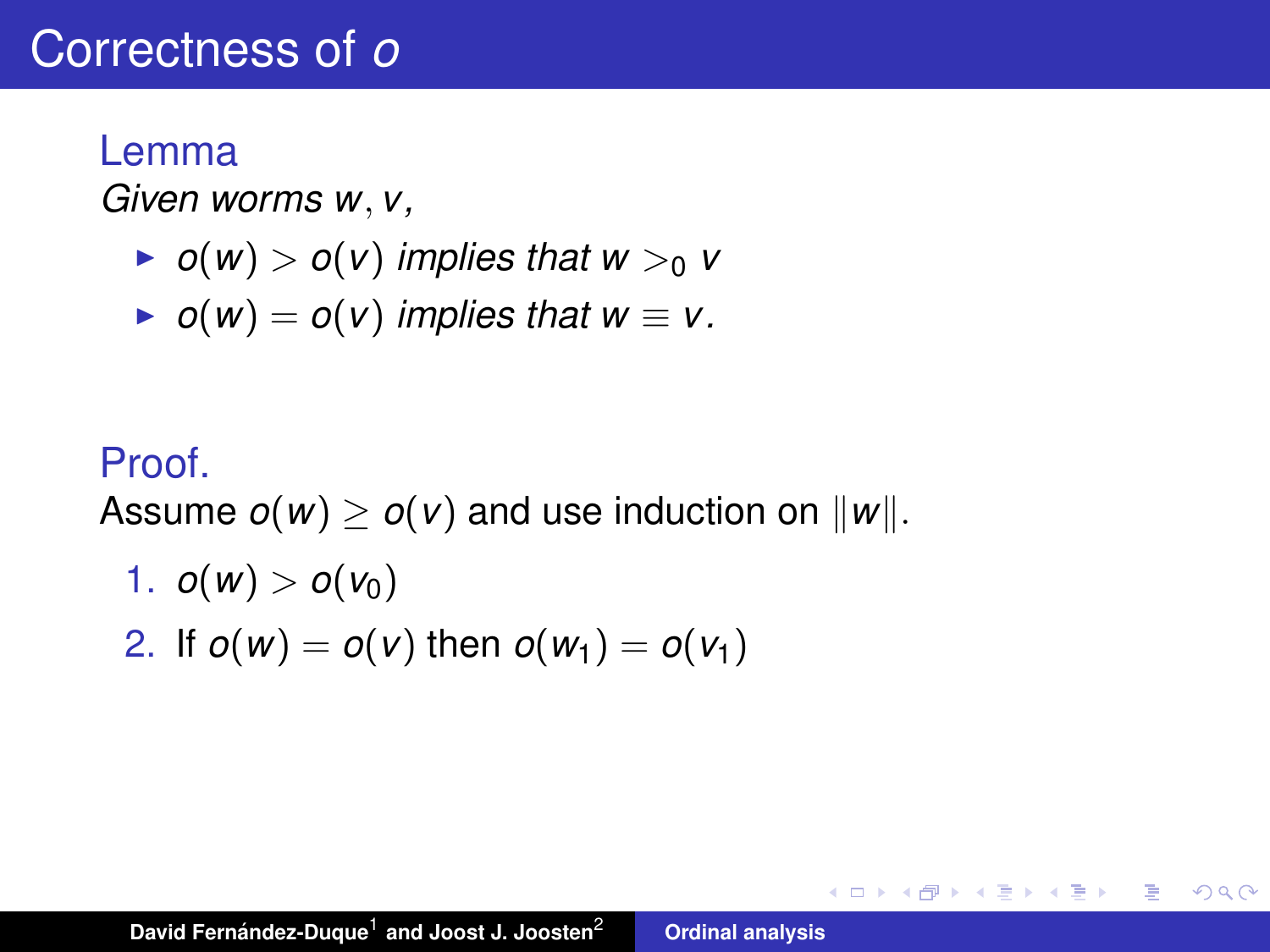#### Lemma

*Given worms w*, *v,*

- $\triangleright$  *o*(*w*)  $>$  *o*(*v*) *implies that w*  $>$ <sub>0</sub> *v*
- $\triangleright$  *o*(*w*) = *o*(*v*) *implies that w*  $\equiv$  *v*.

#### Proof.

Assume  $o(w) \ge o(v)$  and use induction on  $||w||$ .

- 1.  $o(w) > o(v_0)$
- 2. If  $o(w) = o(v)$  then  $o(w_1) = o(v_1)$
- 3. If  $o(w) < o(v)$ , either

K ロ ▶ K @ ▶ K 할 ▶ K 할 ▶ ( 할 ) - 이익어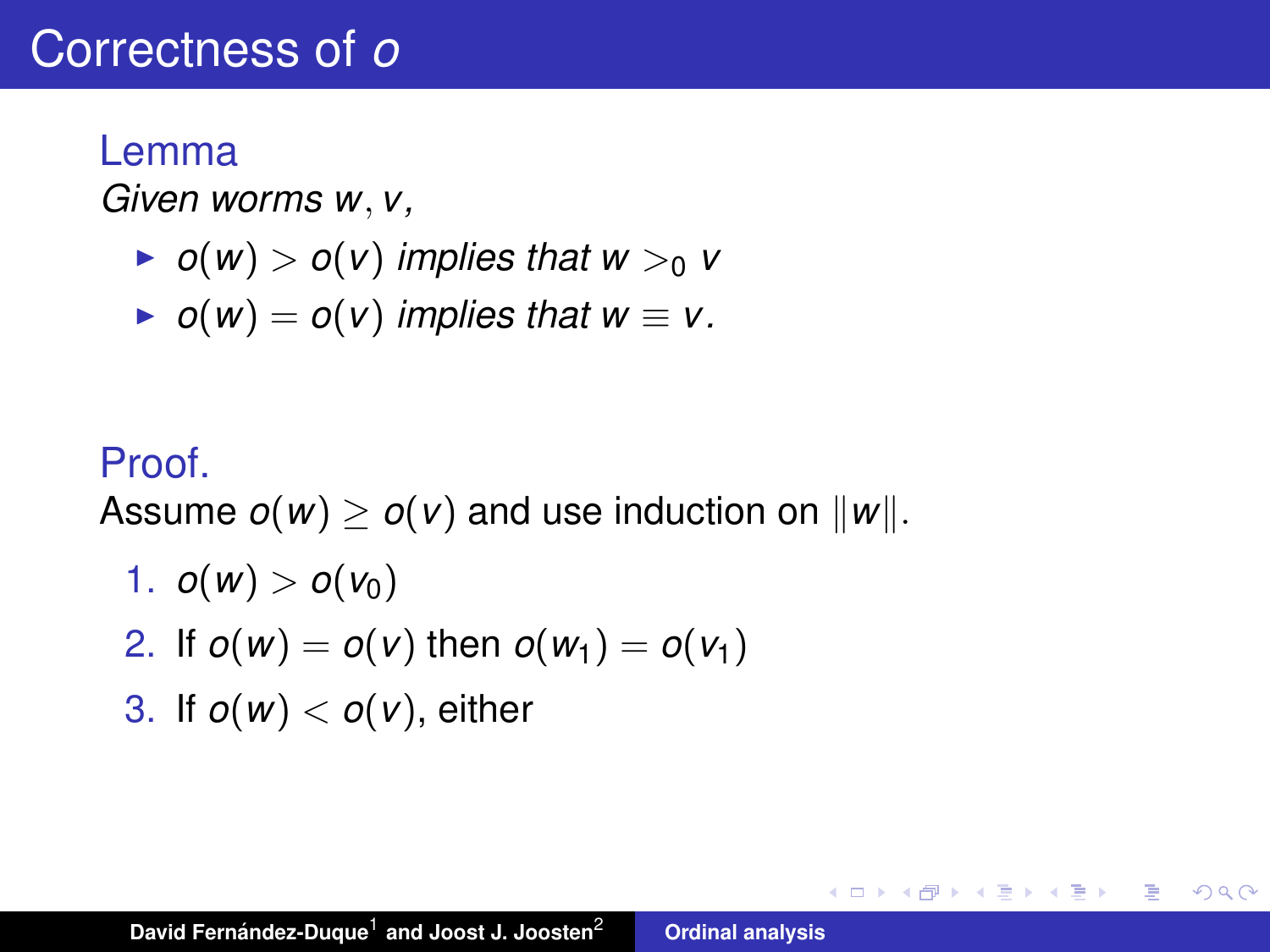#### Lemma

*Given worms w*, *v,*

- $\triangleright$  *o*(*w*)  $>$  *o*(*v*) *implies that w*  $>$ <sub>0</sub> *v*
- $\triangleright$  *o*(*w*) = *o*(*v*) *implies that w*  $\equiv$  *v*.

### Proof.

Assume  $o(w) \ge o(v)$  and use induction on  $||w||$ .

- 1.  $o(w) > o(v_0)$
- 2. If  $o(w) = o(v)$  then  $o(w_1) = o(v_1)$
- 3. If  $o(w) < o(v)$ , either

$$
3.1 \quad o(w_0) > o(v) \text{ or}
$$

K ロ ▶ K @ ▶ K 할 ▶ K 할 ▶ ( 할 ) - 이익어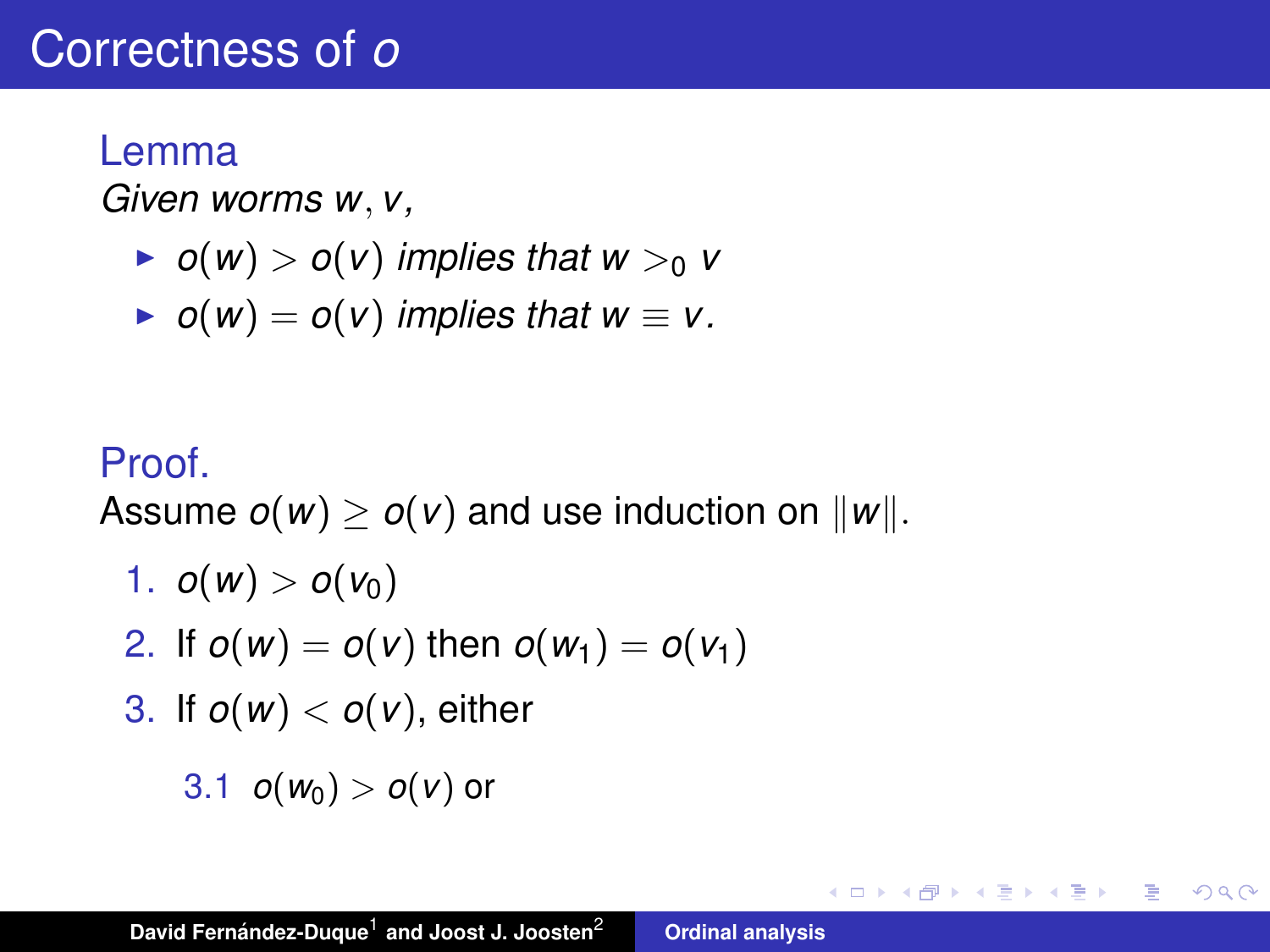#### Lemma

*Given worms w*, *v,*

- $\triangleright$  *o*(*w*)  $>$  *o*(*v*) *implies that w*  $>$ <sub>0</sub> *v*
- $\triangleright$  *o*(*w*) = *o*(*v*) *implies that w*  $\equiv$  *v*.

## Proof.

Assume  $o(w) \ge o(v)$  and use induction on  $||w||$ .

- 1.  $o(w) > o(v_0)$
- 2. If  $o(w) = o(v)$  then  $o(w_1) = o(v_1)$
- 3. If  $o(w) < o(v)$ , either

3.1 
$$
o(w_0) > o(v)
$$
 or  
3.2  $o(w_1) > o(v_1)$ 

K ロ ▶ K 御 ▶ K 唐 ▶ K 唐 ▶ .

 $299$ ÷.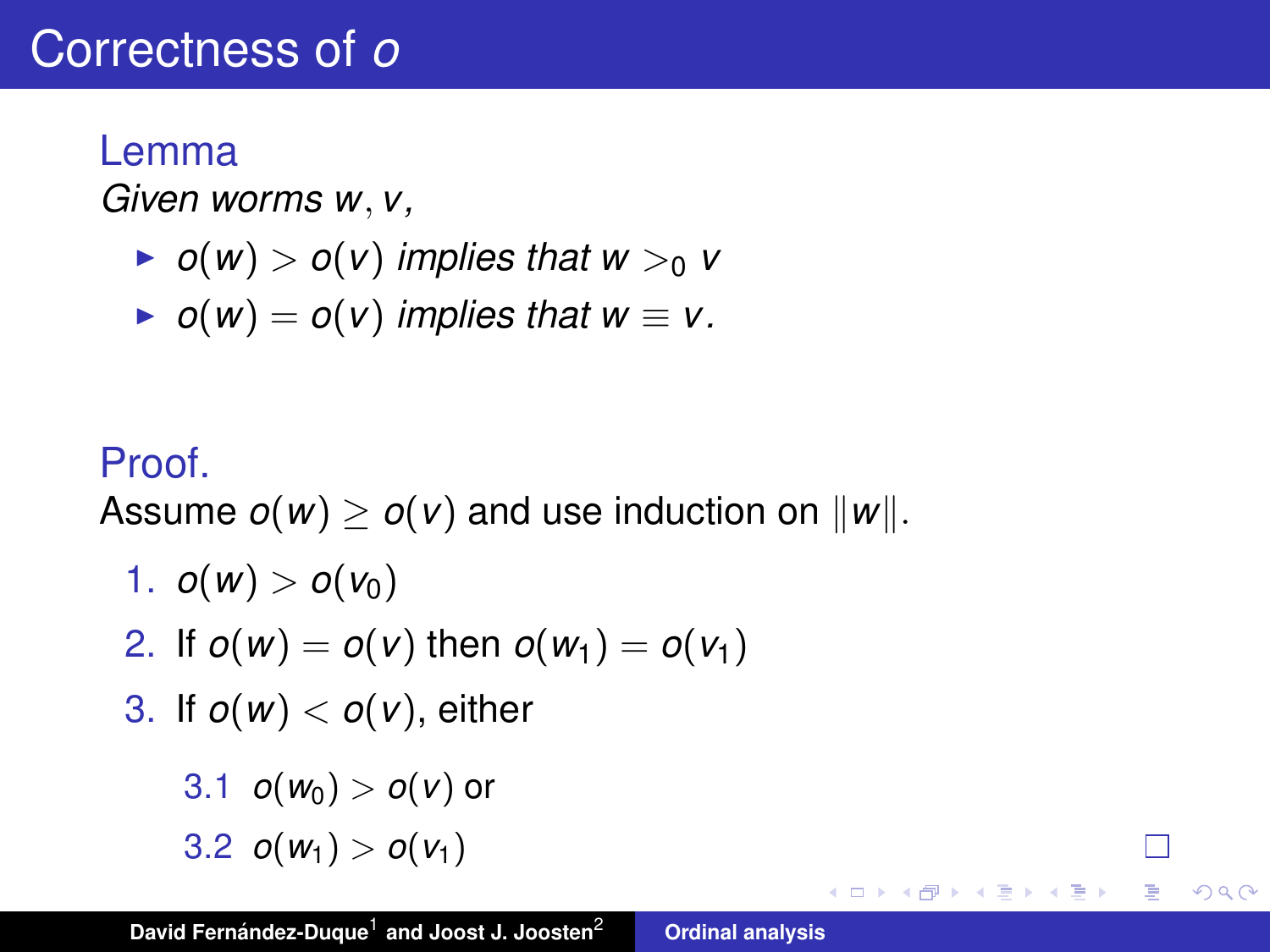## Lemma *The function o is surjective onto*  $ε_0$ .

イロメ イ部メ イヨメ イヨメー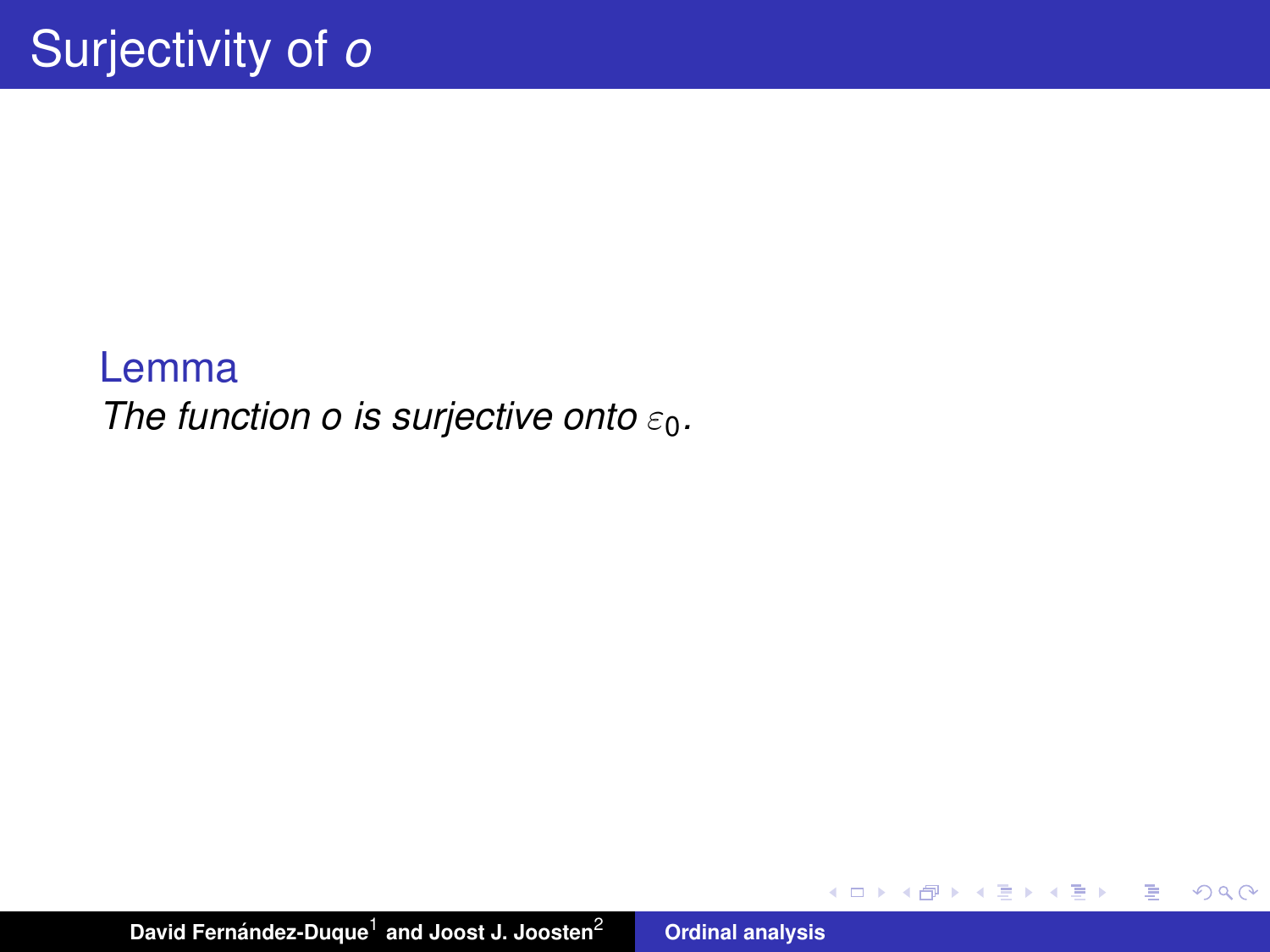## Lemma *The function o is surjective onto*  $ε_0$ .

## Proof. Write  $\xi=\alpha+\omega^\beta$  and use induction on  $\alpha,\beta<\xi.$

イロメ イ部メ イヨメ イヨメー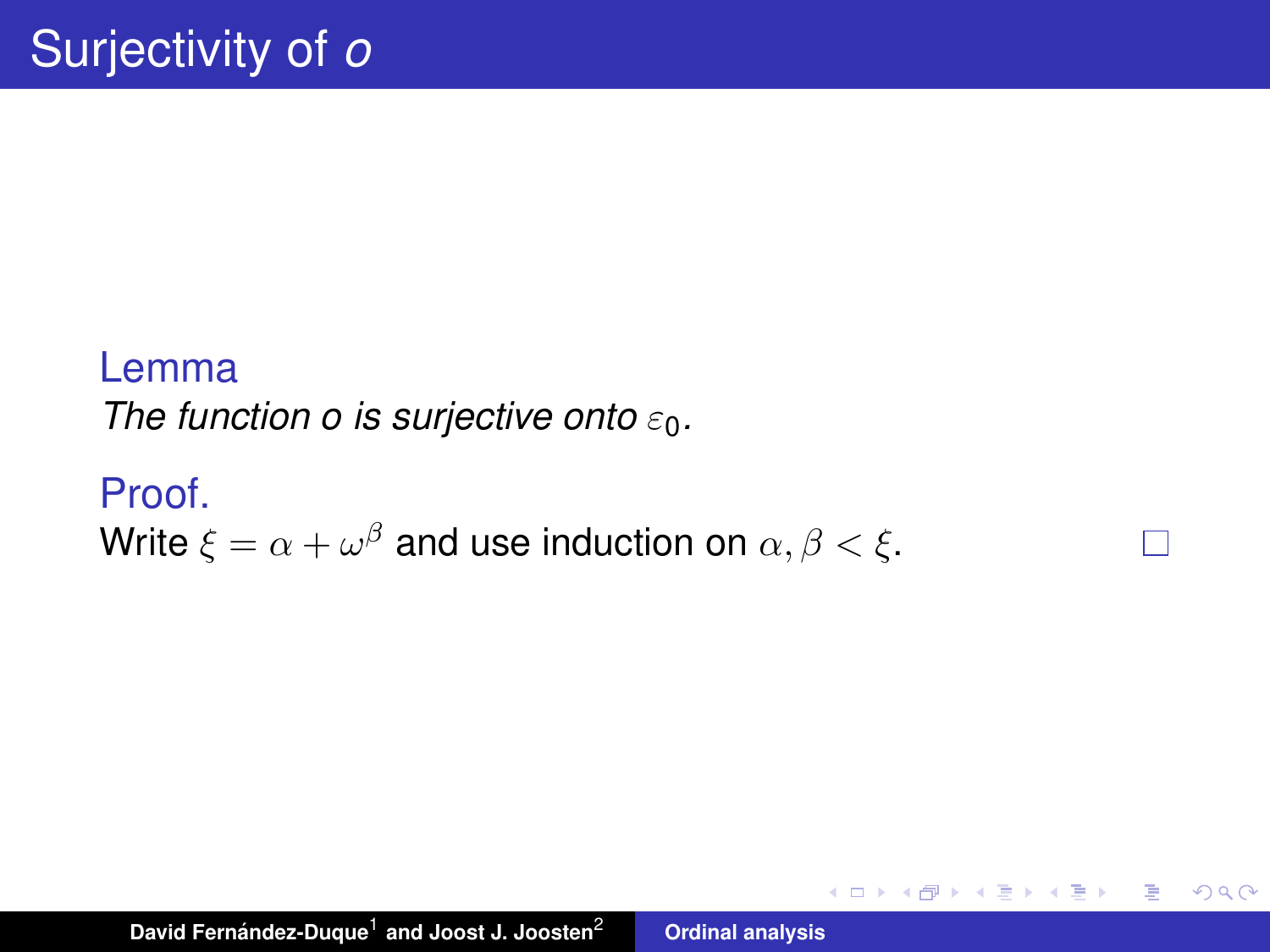## *If* λ *is greater than every number appearing in w then*  $\langle \lambda \rangle$   $\top >_0$  *w*.

David Fernández-Duque<sup>1</sup> and Joost J. Joosten<sup>2</sup> **[Ordinal analysis](#page-0-0)** 

イロメ イ団メ イヨメ イヨメー

■  $2990$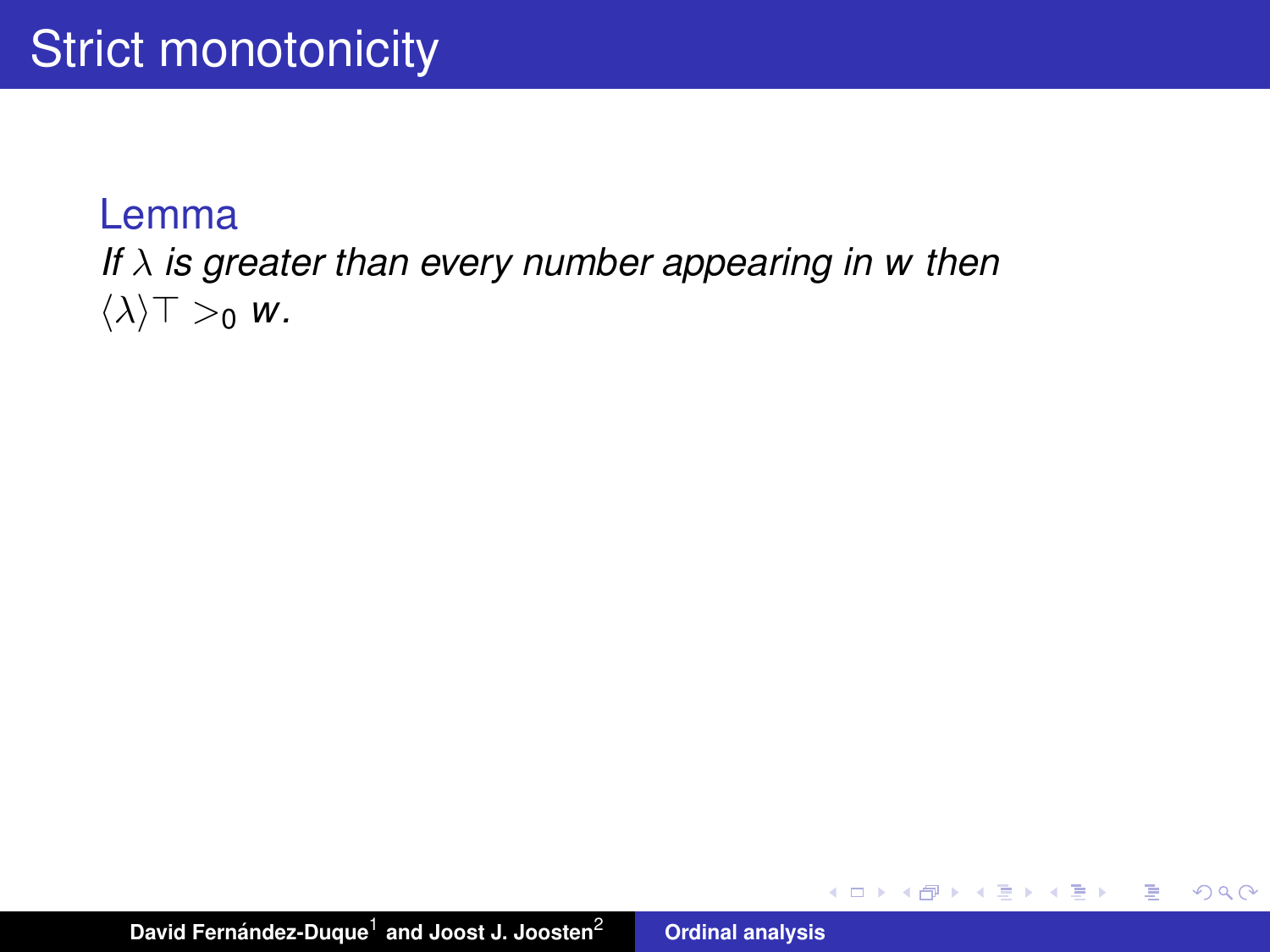*If* λ *is greater than every number appearing in w then*  $\langle \lambda \rangle$   $\top >_0 w$ .

Lemma *A worm is inconsistent if:*

1. It is reflexive:  $w > 0$  w

(ロトス個) (運) (運)

 $299$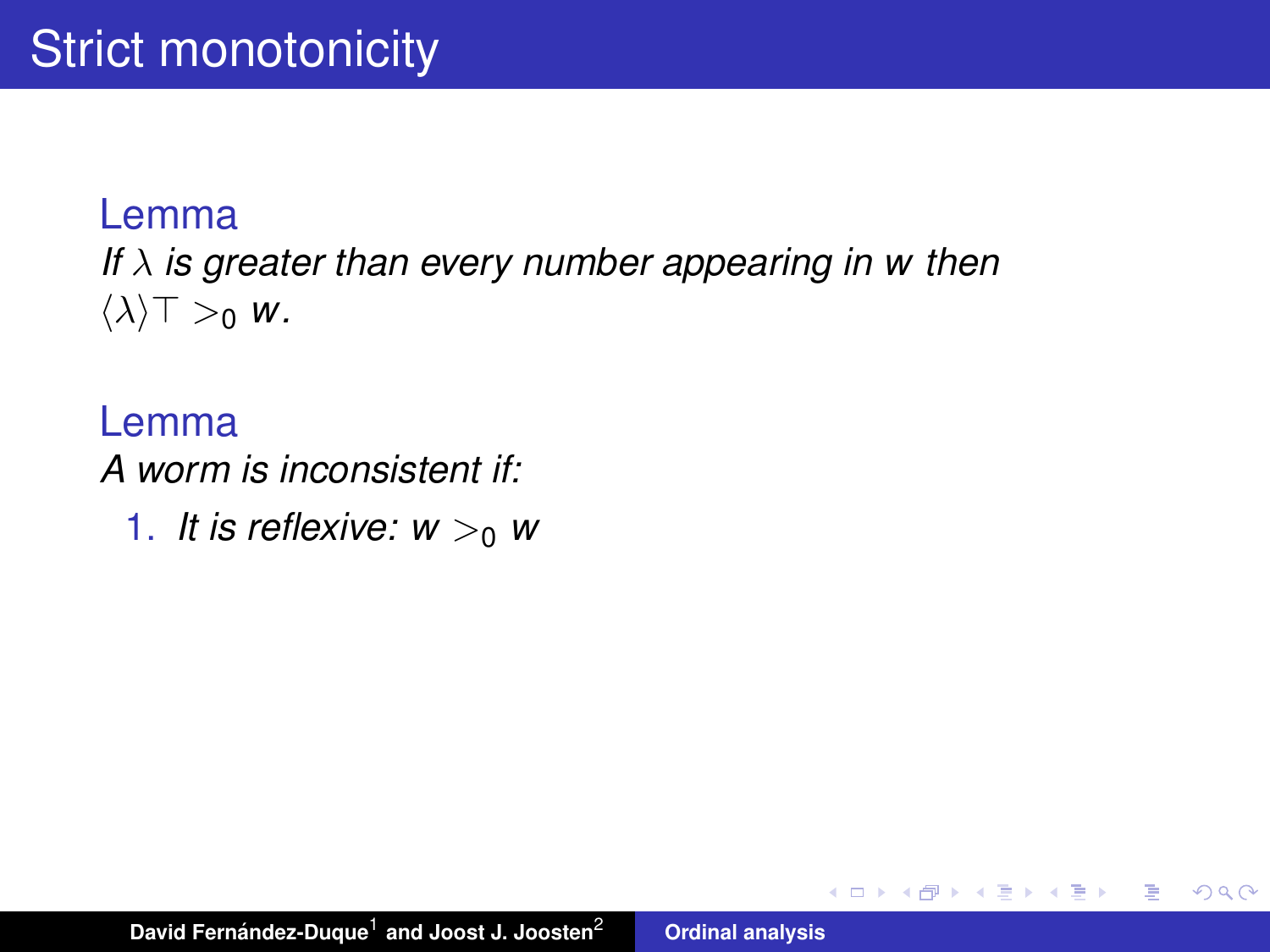*If* λ *is greater than every number appearing in w then*  $\langle \lambda \rangle$   $\top >_0 w$ .

## Lemma *A worm is inconsistent if:*

- 1. It is reflexive:  $w > 0$  w
- 2. *There is*  $v <_0 w$  *which is inconsistent.*

(ロ) (個) (目) (言)

重  $2Q$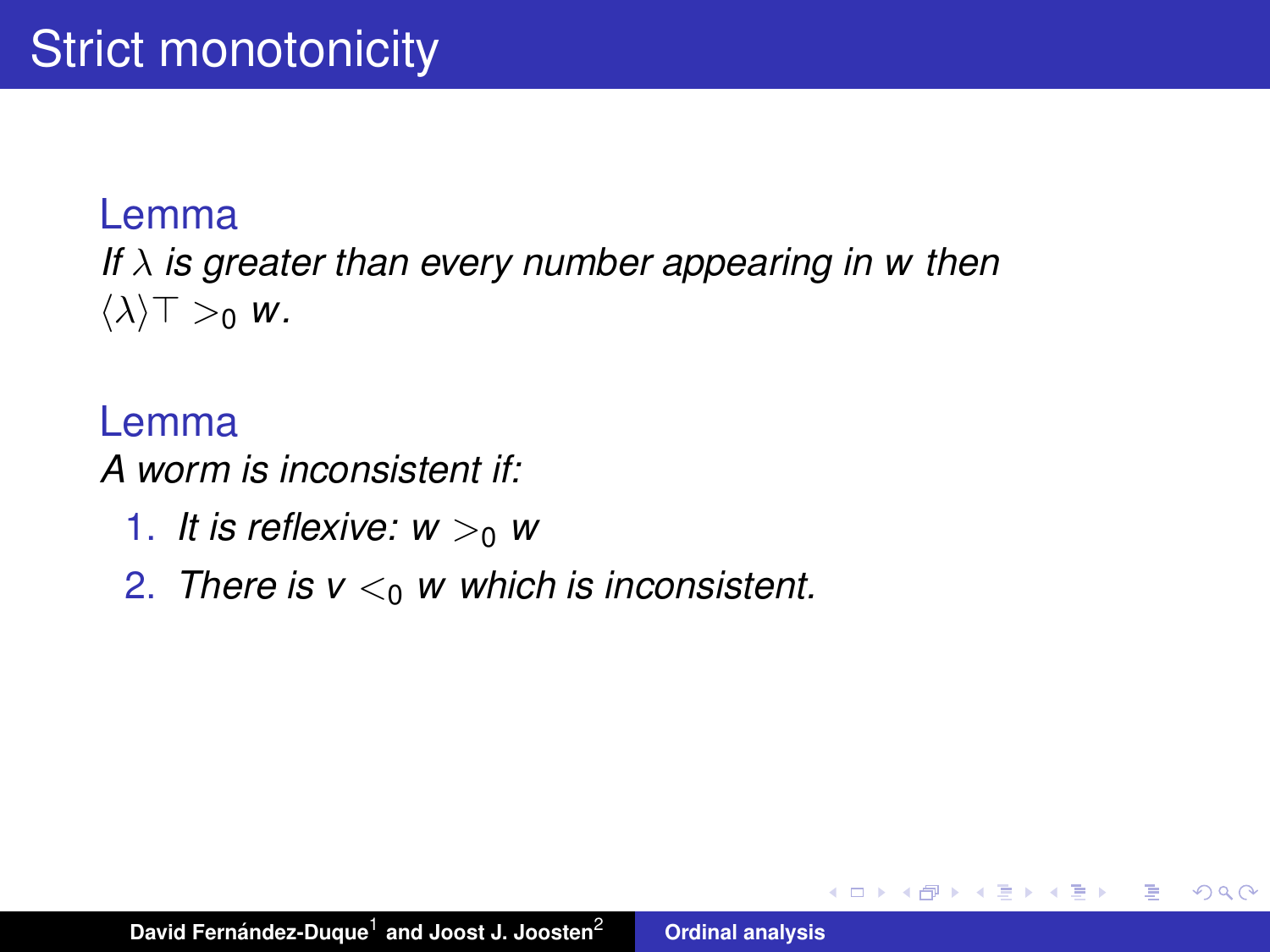*If* λ *is greater than every number appearing in w then*  $\langle \lambda \rangle$   $\top >_0 w$ .

### Lemma *A worm is inconsistent if:*

- 1. It is reflexive:  $w > 0$  w
- 2. There is  $v <_0 w$  which is inconsistent.

## **Corollary**

*If*  $o(w) > o(v)$  *then*  $v \nless 0$  *w.* 

K ロ ▶ K 御 ▶ K 唐 ▶ K 唐 ▶ ..

重  $2Q$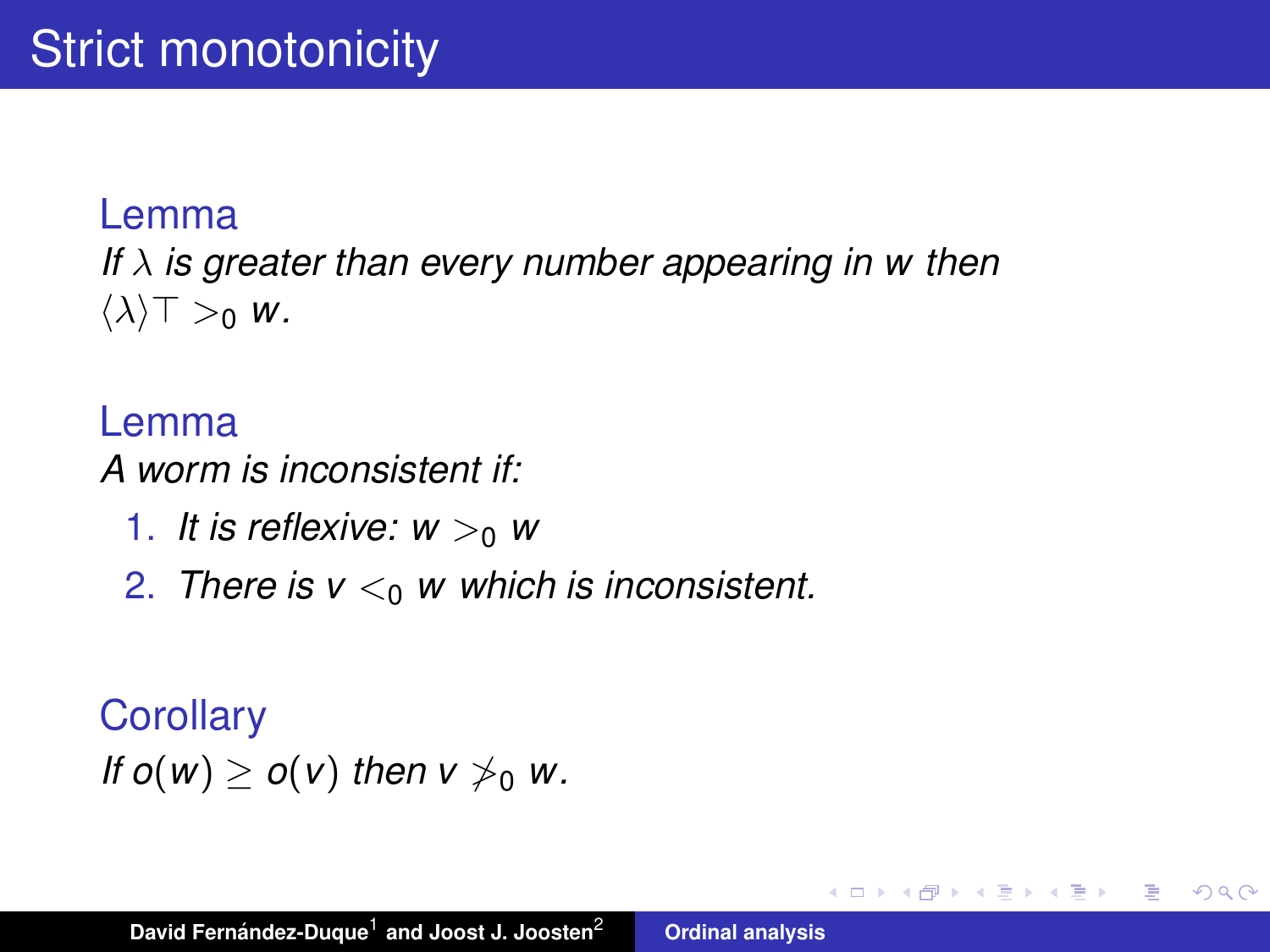## Lemma (Exercise)

*There can only be one function f* : *Worm* → *On which is strictly increasing and surjective.*

(ロトス個) (運) (運)

 $299$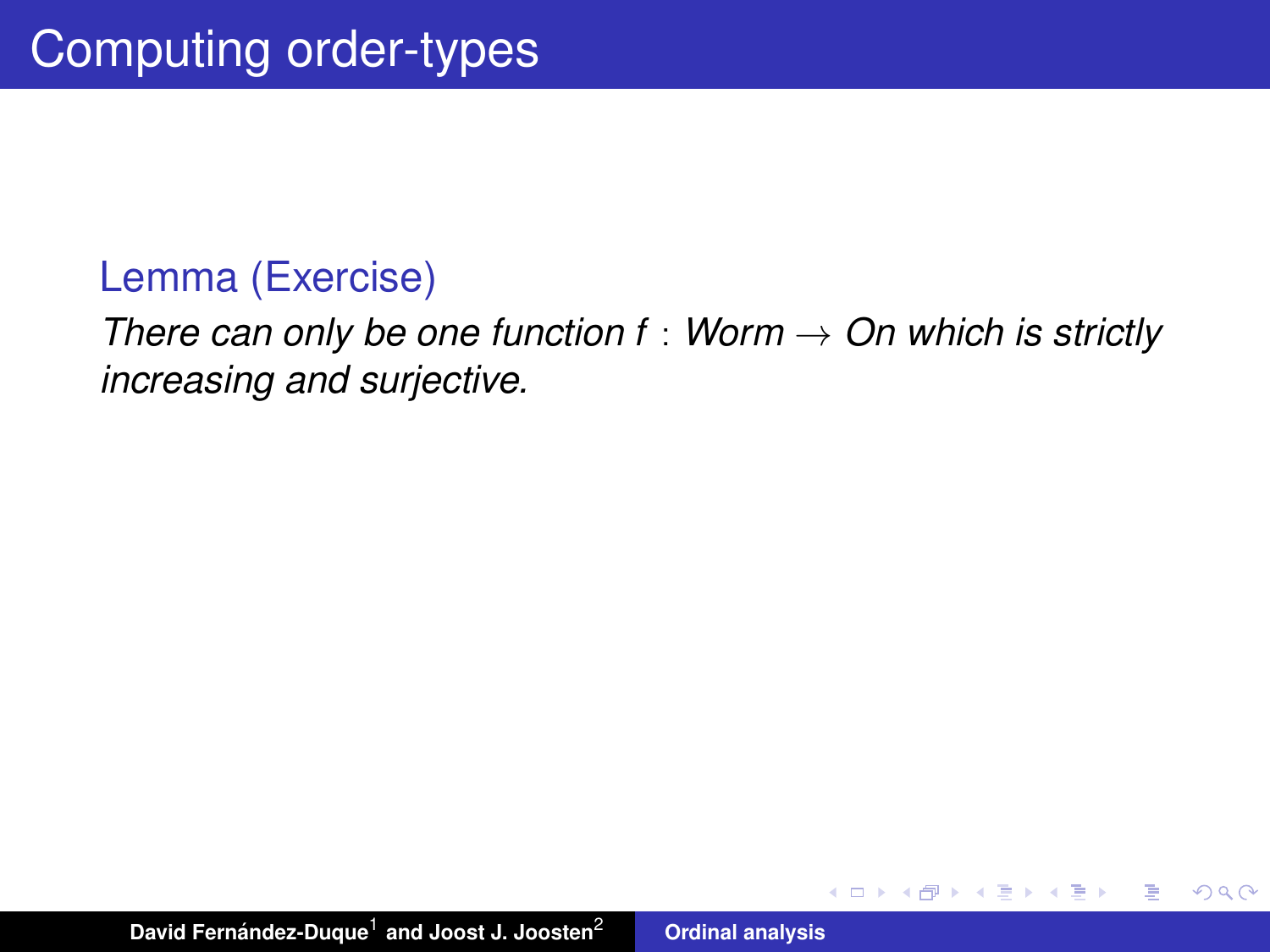## Lemma (Exercise)

*There can only be one function f* : *Worm* → *On which is strictly increasing and surjective.*

(ロトス個) (運) (運)

重

 $2Q$ 

Theorem *Given any worm w,*  $o(w) = ot_{\leq 0}(w)$ *.*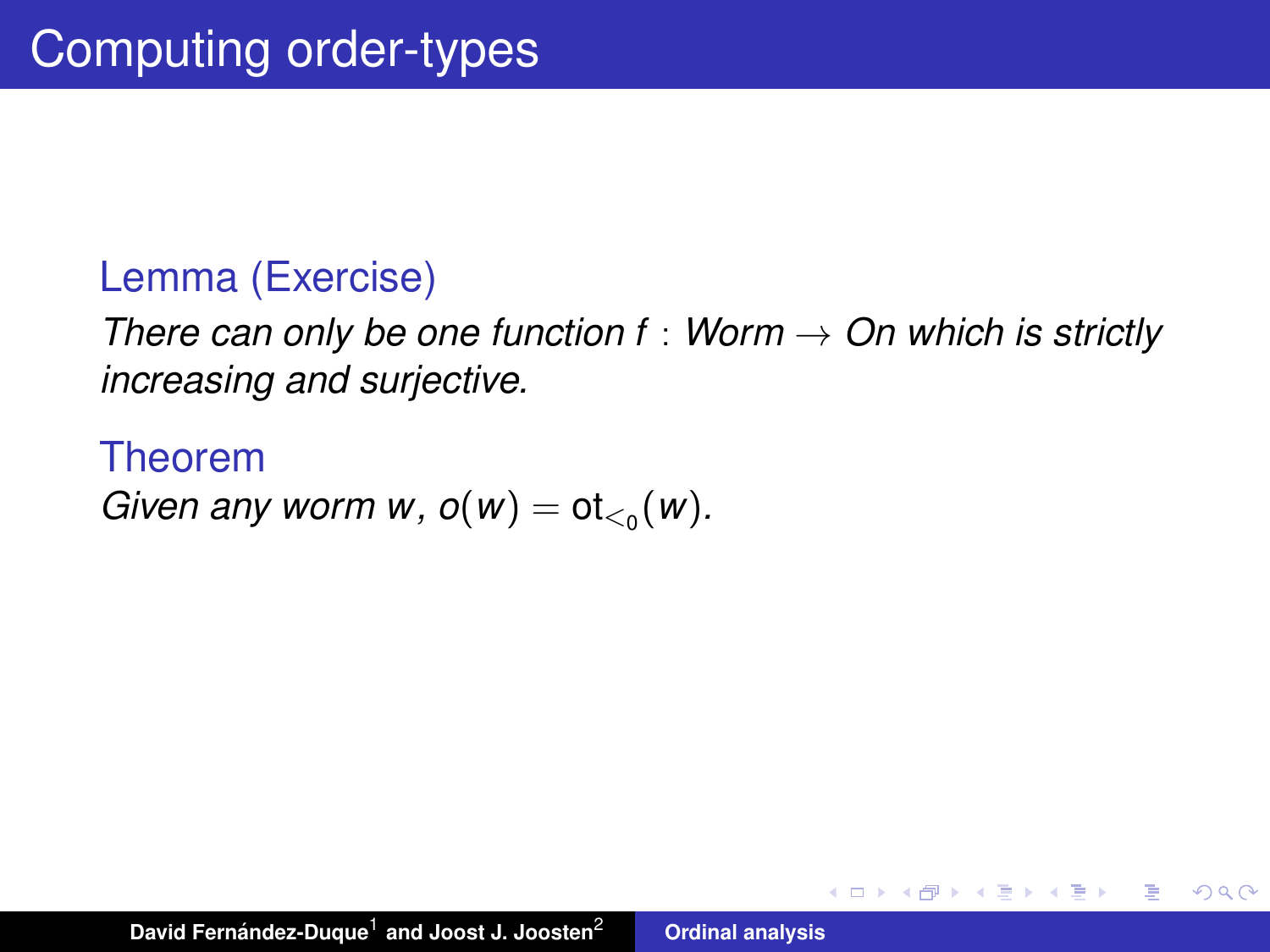## Lemma (Exercise)

*There can only be one function f* : *Worm* → *On which is strictly increasing and surjective.*

## Theorem

*Given any worm w,*  $o(w) = ot_{\leq 0}(w)$ *.* 

## Proof.

We already know *o* is strictly increasing and surjective as is ot, so the two are equal.

(ロトス個) (運) (運)

Þ  $2Q$